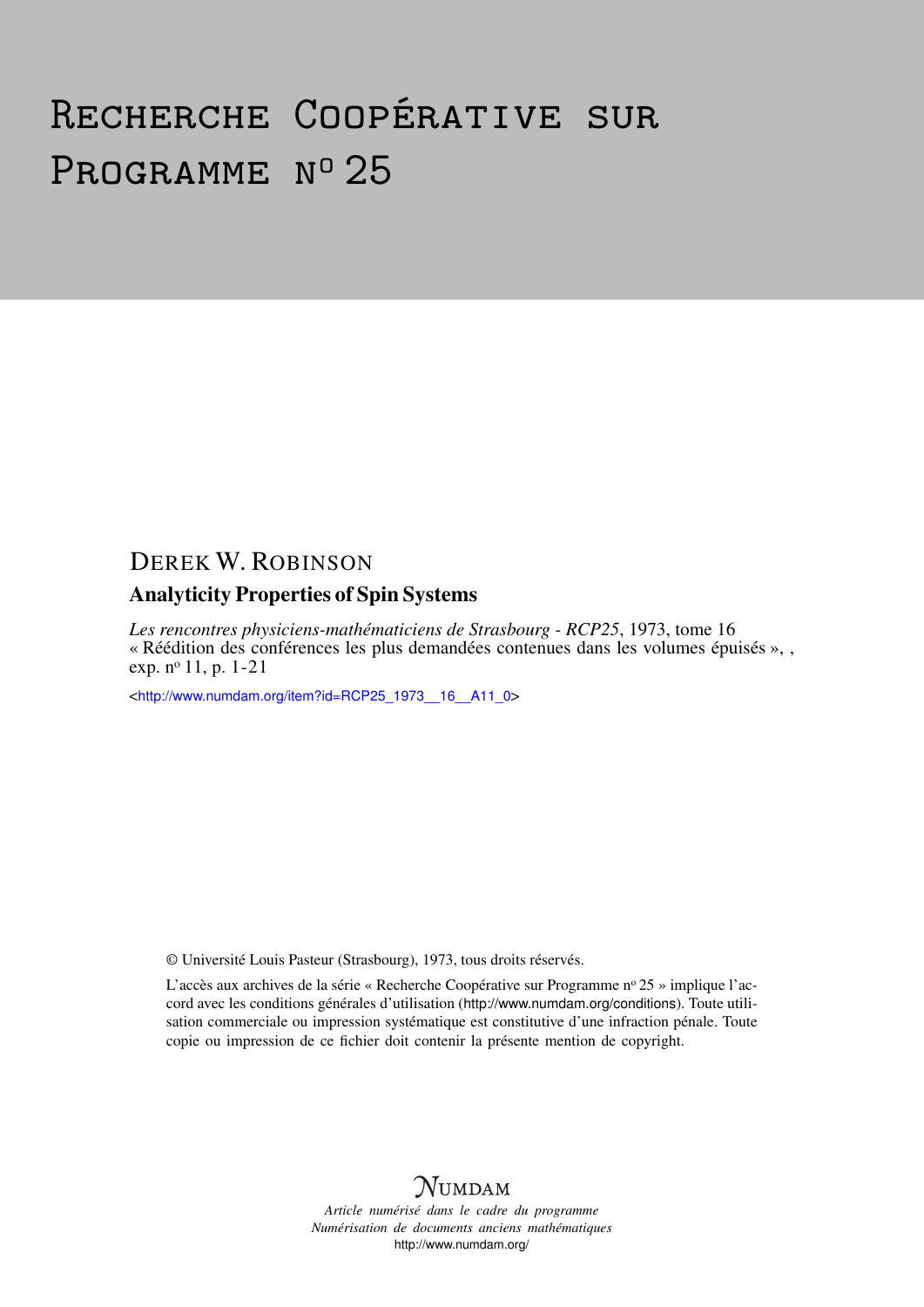ANALYTICITY PROPERTIES OF SPIN SYSTEMS 

Lecture Given at the R.C.P.

Strasbourg, April 1969

Derek W. ROBINSON \*

Faculté des Sciences, Luminy

69/P. 273

Postal Address : Centre de Physique Théorique - C.N.R.S. - 31, chemin J. Aiguier 13 - MARSEILLE  $9^e$ -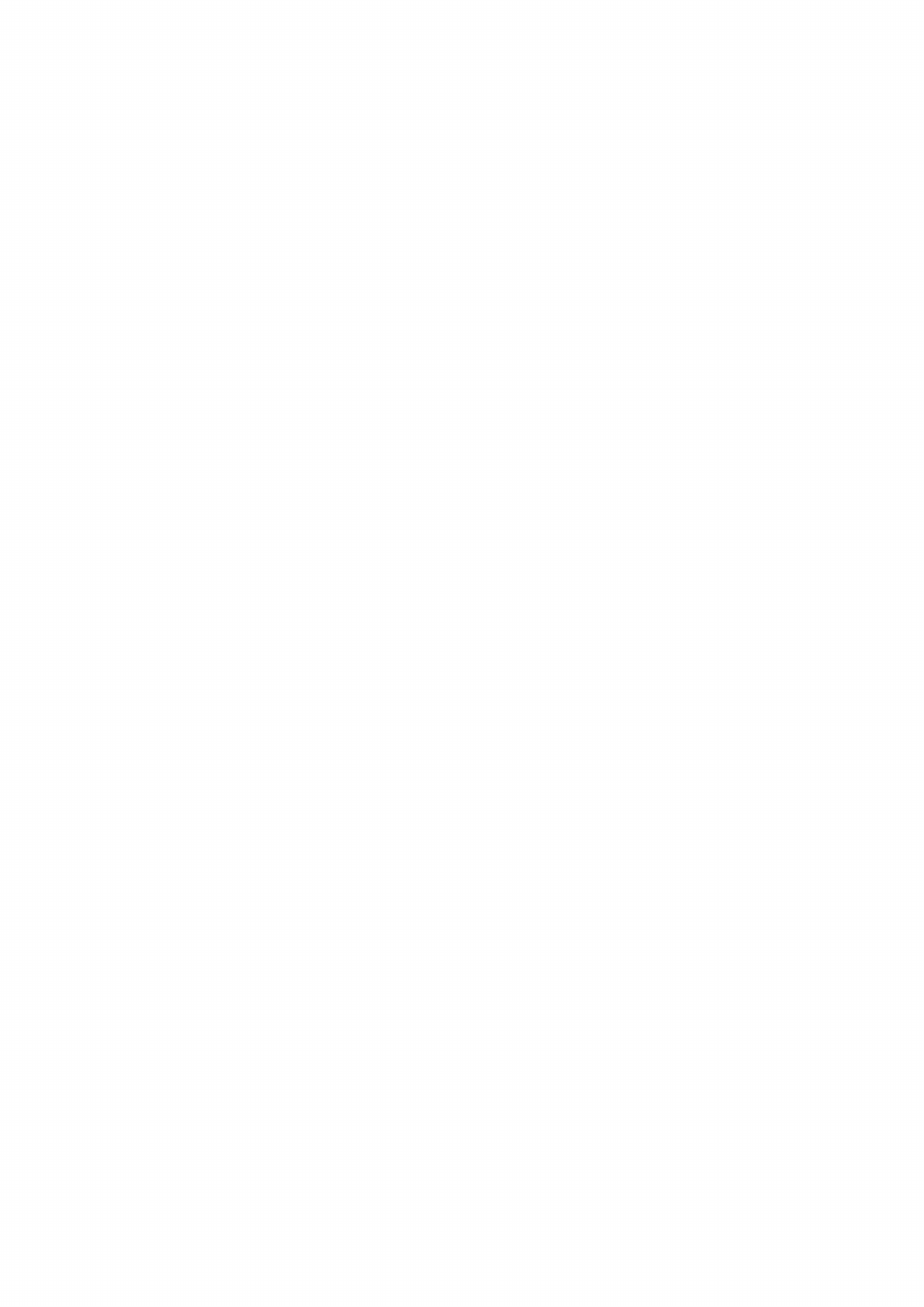#### **INTRODUCTION**  ---------------

In this lecture we wish to review and describe recent work on analyticity properties of spin -  $\frac{1}{2}$  systems both classical and quantum. The method used to derive these analyticity properties is essentially due to Euelle and consists of interpreting and analysing integral equations of the Kirkwood-Salzburg type as equations on a suitably chosen Banach space. Whilst Ruelle's original work was for continuous classical statistical mechanical systems with two-body forces the work we review on spin systems allows a large class of many body interactions. The discreteness of the configuration space of a spin system allows us to greatly improve the analyticity region obtainable for continuous systems and symmetry between "spin up" and "spin down" can be further used to extend this analyticity region.

 $\frac{1}{2}$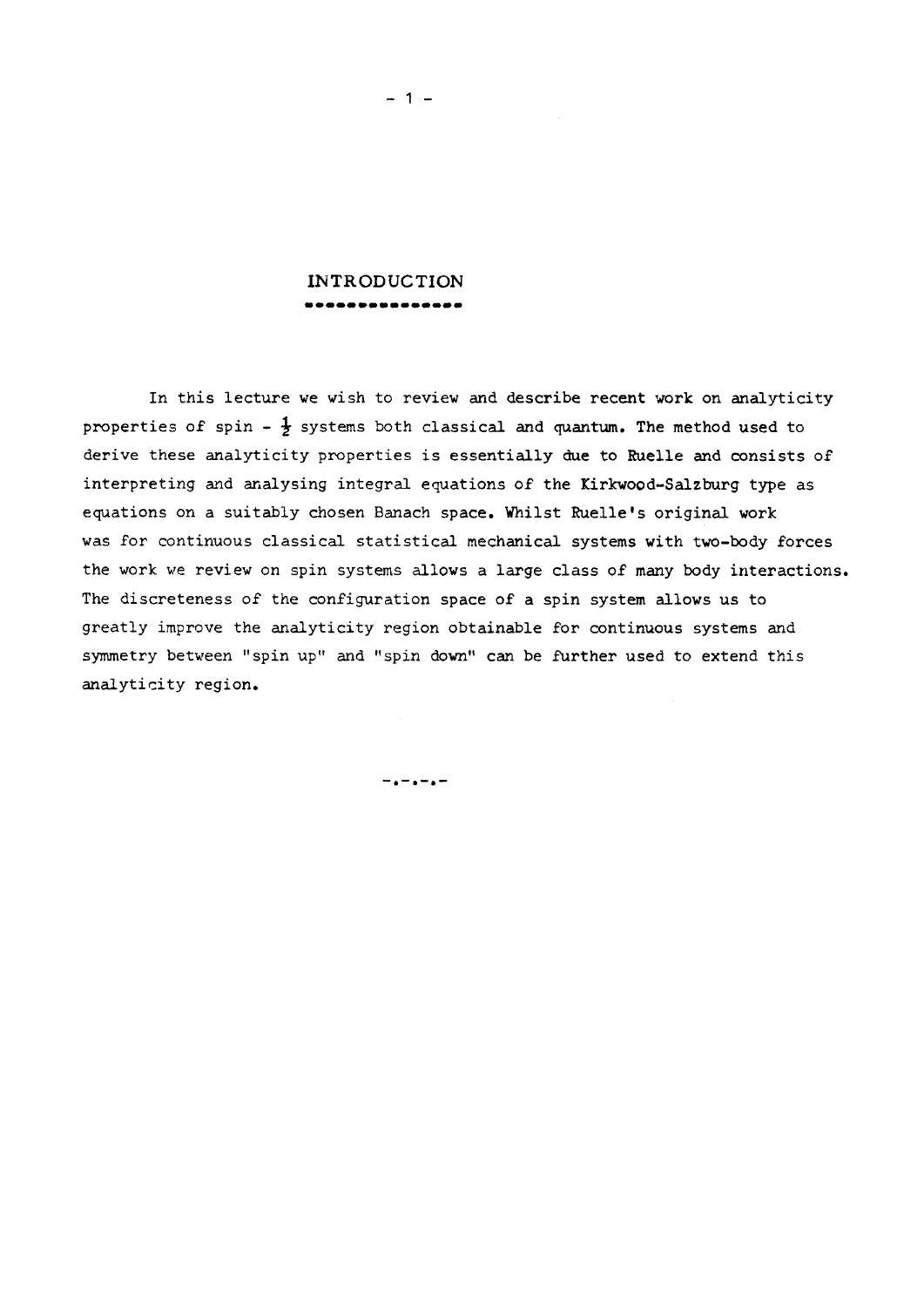#### 1. DEFINITION OF SPIN SYSTEMS.

Let us associate with each point x of a v-dimensional cubic lattice  $z^{\nu}$  a two-dimensional vector space  $\mathcal{Y}_{\infty}$  and with each  $\Lambda \subset Z^{\nu}$  the direct product  $\frac{\partial \mathcal{Y}_X}{\partial \mathbf{X}}$  and with each  $\frac{1}{2}$ space  $\mathcal{X}_\Lambda$  =  $\begin{bmatrix} \mathbb{I} & \otimes & \mathcal{X}_\Lambda \end{bmatrix}$ . The space  $\mathcal{Y}_\Lambda$  has the dimension  $2^{N \setminus N}$  whose  $\begin{bmatrix} N(\Lambda) \end{bmatrix}$  $x \in \Lambda$ is the number of points of the set A .

The operators (2 x 2 matrices) acting on each  $\mathscr{X}_{y}$  are linearly generated by the unit operator  $1$ , and three Pauli matrices  $g \rightarrow$  Alternatively these operators can be generated by annihilation and creation operators (spin-raising and -lowering operators)  $a^{\dagger}_x$ ,  $a^{\dagger}_x$  defined by

$$
a_x = \frac{1}{2}(\sigma_x^{(1)} - i \sigma_x^{(2)}) \qquad a_x^+ = \frac{1}{2}(\sigma_x^{(1)} + i \sigma_x^{(2)})
$$

satisfying the anti-commutation relations

$$
a_{X \t X}^{*} + a_{X \t X}^{*} = 1 \t a_{X \t X}^{*} = 0 = a_{X \t X}^{*} \t (1)
$$

Similarly the bounded operators  $\mathfrak{B}(\mathcal{K}_{\Lambda})$  acting on  $\mathcal{K}_{\Lambda}$  are generated by annihilation and creation operators  $\{a_{\downarrow}, a_{\downarrow}^{\dagger} : x \in \Lambda \}$  which satisfy  $(1)$  and

$$
[a_x, a_y^{\dagger}] = 0 = [a_x, a_y] \text{ for } x \neq y, x, y \in \Lambda
$$
 (2)

Let us next introduce a basis in  $\mathcal{X}_{\Lambda}$  in the following manner. We define  $\oint_{\Lambda}$  to be a normalised vector such that

$$
a_x \mid \emptyset > \Lambda = 0 \quad \text{for all} \quad x \in \Lambda \tag{3}
$$

and then introduce the normalised vectors  $\begin{cases} X > 0 \\ -N \end{cases}$  by

$$
|X>_{\Lambda} = \prod_{x \in X} a_x^+ | >_{\Lambda} X \subset \Lambda
$$
 (4)

We are interested in two different algebras of operators acting on  $\mathscr{X}_{\wedge}$  .  $\mathbf{A}$ The quantum algebra  $\infty_{\mathbb{O}}(\Lambda)$  is defined as the algebra  $\mathfrak{b}(\mathscr{X}_\Lambda)$  , i.e. the algebra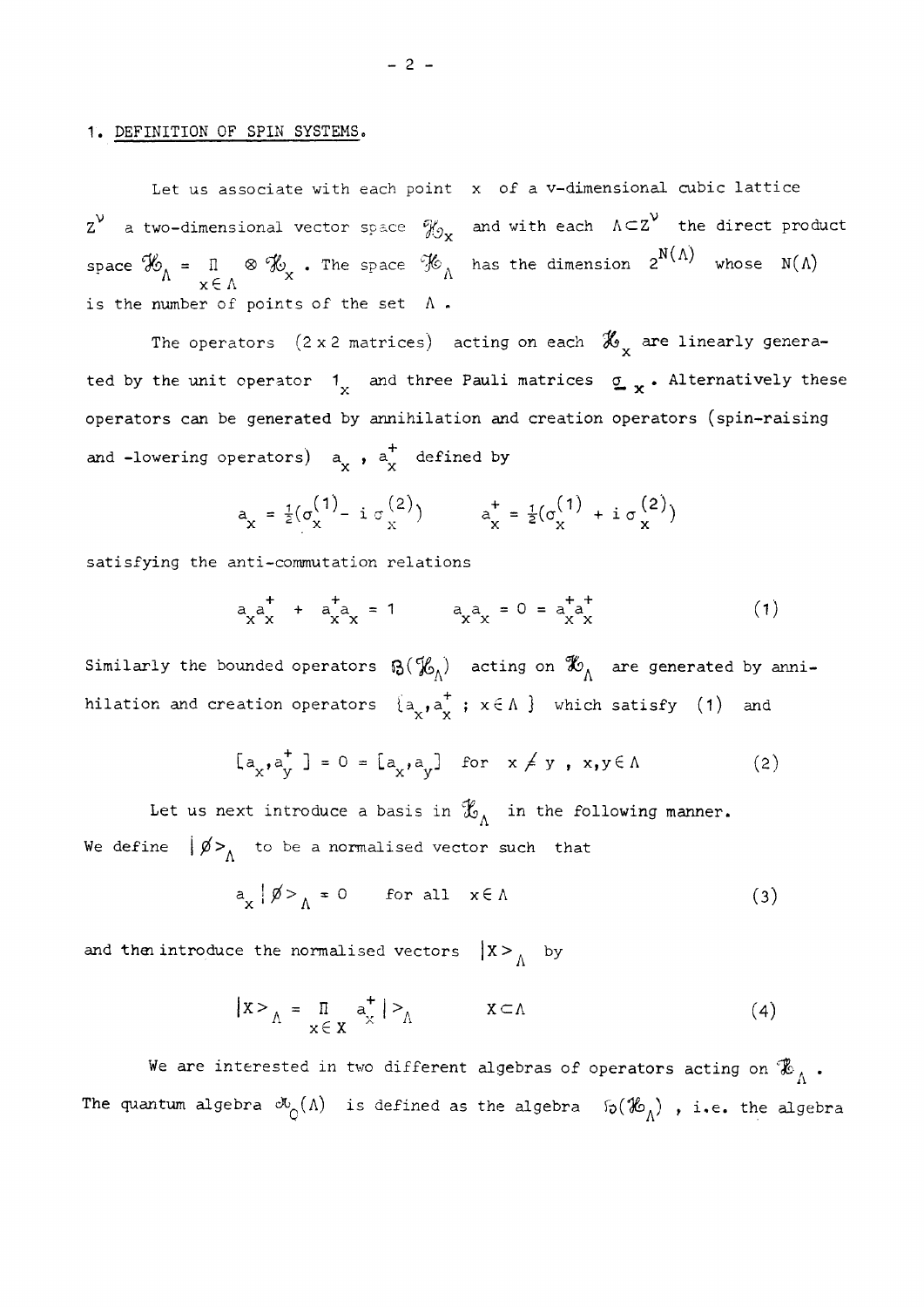of annihilation and creation operators, and the classical algebra  $\mathcal{F}_{\Theta}(\Lambda) \subset \mathcal{O}_{\mathbb{Q}}(\Lambda)$ is defined as the abelian subalgebra of  $\left(\mathcal{K}_{\alpha}\right)$  generated by the set  $\{a^{\dagger}_{x} a_{x}, 1_{x}; x \in \Lambda \}$ .

#### *2.* REDUCED DENSITY MATRICES AND INTEGRAL EQUATIONS,

Physically we consider the points  $x \in z^{\vee}$  as particle sites and assume that these particles interact via a Hamiltonian  $H_{\Lambda} \subset \mathcal{F}_{\Omega}(\Lambda)$  or  $H_{\Lambda} \subset \mathcal{F}_{\Omega}(\Lambda)$ . At this point we will not further specify of  $H^{\wedge}_{\Lambda}$  other than assuming that it is hermitien. In the following our attention will be concentrated upon the reduced density matrices  $\rho_{\Lambda}(X; Y)$  which are defined as follows:

$$
\rho_{\Lambda}(X;Y) = \operatorname{Tr}_{\mathcal{K}_{\Lambda}} \left( e^{-H_{\Lambda}} \prod_{x \in X} a_{x}^{+} \prod_{y \in Y} a_{y} \right) / \operatorname{Tr}_{\mathcal{K}_{\Lambda}} \left( e^{-H_{\Lambda}} \right) \qquad (5)
$$

$$
Z_{\Lambda} = \text{Tr}_{\mathcal{H}_{\Lambda}} (e^{-H_{\Lambda}}) a^{+}(x) = \prod_{x \in X} a_{x}^{+} a(y) = \prod_{y \in Y} a_{y}
$$
(6)  
and then  

$$
\rho_{\Lambda}(x, y) = \frac{1}{Z_{\Lambda}} \text{Tr}_{\mathcal{H}_{\Lambda}} (e^{-H_{\Lambda}} a^{+}(x) a(y))
$$

and then

$$
= \frac{1}{Z} \sum_{\substack{S \subset \Lambda \\ S \cap (X \cup Y) = \emptyset}} \langle Y \cup S | e^{-H} \mid X \cup S \rangle
$$
 (7)

It is easily checked that  $(7)$  may be inverted to give the relation

$$
\frac{1}{Z_{\Lambda}} < T \mid e^{-H_{\Lambda}} \mid S> = \sum_{\substack{R \subset \Lambda \\ R \cap (S \cup T) = \emptyset}} (-1)^{N(R)} \rho_{\Lambda}(R \cup S ; R \cup T) \tag{8}
$$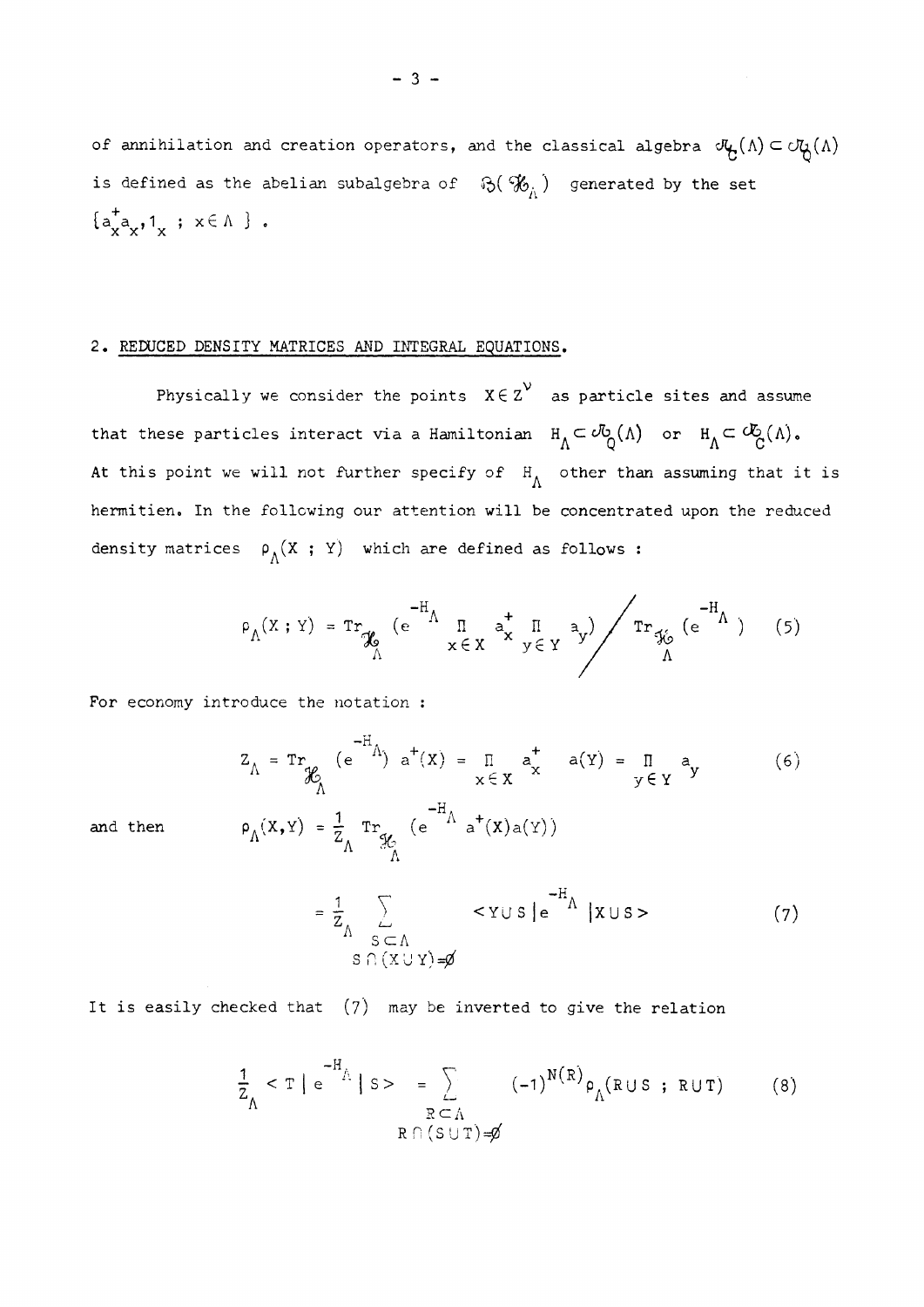Now (7)  $\overline{a}$  and (8) can be combined to derive integral relations for the  $\rho_A$ as follows. If  $X=Y=\emptyset$  then  $\rho_{\Lambda}(X,Y) = 1$ ; assume  $Y \neq \emptyset$  and define  $Y^1 = Y/(y_1)$ where  $y_1$  is any point in Y. Now

$$
\rho_{\Lambda}(x \ ; \ y) = \frac{1}{z_{\Lambda}} \sum_{S \cap (x \cup y) = \emptyset} \langle x^1 \cup s \mid a_{y_1} e^{-H_{\Lambda}} | x \cup s \rangle
$$

$$
= \frac{1}{z_{\Lambda}} \sum_{\substack{S,T \subset \Lambda \\ S \cap (X \cup Y) = \emptyset}} < y^1 \cup s \mid e^{-H_{\Lambda}} \mid r > < T \mid e^{-H_{\Lambda}} \big|_{\mathcal{F}_1} e^{-H_{\Lambda}} \mid x \cup s > \big|_{\mathcal{F}_2} e^{-H_{\Lambda}} \mid x \cup s > \big|_{\mathcal{F}_3} e^{-H_{\Lambda}} \mid x \cup s > \big|_{\mathcal{F}_4} e^{-H_{\Lambda}} \mid x \cup s > \big|_{\mathcal{F}_5} e^{-H_{\Lambda}} \mid x \cup s > \big|_{\mathcal{F}_6} e^{-H_{\Lambda}} \mid x \cup s > \big|_{\mathcal{F}_7} e^{-H_{\Lambda}} \mid x \cup s > \big|_{\mathcal{F}_8} e^{-H_{\Lambda}} \mid x \cup s > \big|_{\mathcal{F}_9} e^{-H_{\Lambda}} \mid x \cup s > \big|_{\mathcal{F}_9} e^{-H_{\Lambda}} \mid x \cup s > \big|_{\mathcal{F}_9} e^{-H_{\Lambda}} \mid x \cup s > \big|_{\mathcal{F}_9} e^{-H_{\Lambda}} \mid x \cup s > \big|_{\mathcal{F}_9} e^{-H_{\Lambda}} \mid x \cup s > \big|_{\mathcal{F}_9} e^{-H_{\Lambda}} \mid x \cup s > \big|_{\mathcal{F}_9} e^{-H_{\Lambda}} \mid x \cup s > \big|_{\mathcal{F}_9} e^{-H_{\Lambda}} \mid x \cup s > \big|_{\mathcal{F}_9} e^{-H_{\Lambda}} \mid x \cup s > \big|_{\mathcal{F}_9} e^{-H_{\Lambda}} \mid x \cup s > \big|_{\mathcal{F}_9} e^{-H_{\Lambda}} \mid x \cup s > \big|_{\mathcal{F}_9} e^{-H_{\Lambda}} \mid x \cup s > \big|_{\mathcal{F}_9} e^{-H_{\Lambda}} \mid x \cup s > \big|_{\mathcal{F}_9} e^{-H_{\Lambda}} \mid x \cup s > \big|_{\mathcal{F}_9} e^{-H_{\Lambda}} \mid x \cup s > \big|_{\mathcal{F}_9} e^{-H_{\Lambda}} \mid x \cup s > \big|_{\mathcal{F}_9} e
$$

(9) 
$$
= \sum_{\substack{R,S,T \subset \Lambda \\ S\cap (X\cup Y) = \emptyset \\ R\cap (R\cup T\cup Y^1 = \emptyset}} \rho(R\cup T;Y^1\cup R\cup S)(-1)^{N(R)} < T \mid e^{H_{\Lambda}}_{3}e^{-H_{\Lambda}}|X\cup S>
$$

where the first step is obtained from inserting a complete set of intermediate states and the second step uses  $(8)$  . Next changing variables to V=RUT and  $W = RUS$  (9) takes the form

(10) 
$$
\rho_{\Lambda}(x;Y) = \sum_{W \cap Y^1 = \emptyset} \sum_{V \subset \Lambda} \rho_{\Lambda}(V,Y^1 \cup W) \kappa^1(x,Y;V,W)
$$
  
 
$$
W \subset \Lambda \text{ V} \subset \Lambda
$$

where 
$$
K^{1}(X,Y;V,W) = \sum_{W \cap V \subseteq W \cap (X \cup \{y_{1}\})} (-1)^{N(R)} < V/R \mid e^{H} \wedge_{B_{Y_{1}}} e^{-H} \wedge |X \cup (W/R) >
$$

These are the integral relations which we will use to obtain analyticity properties. Note that the above derivation, which is due to the present author, does not depend upon any detailed structure of the Hamiltonian ; this structure is important only for the analysis of the integral equations and not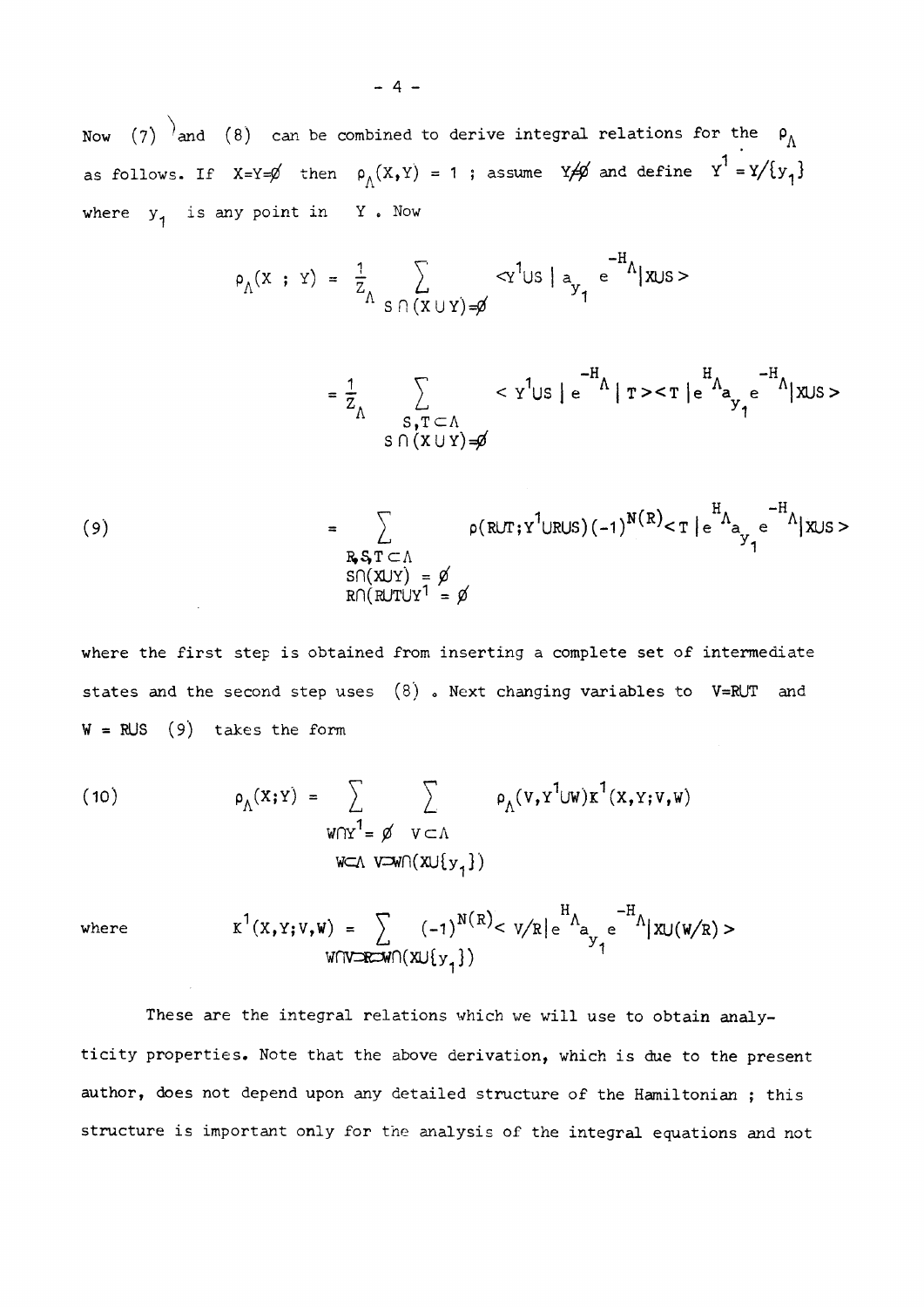for their derivation. This method of derivation also generalises to the case of continuous systems quantum or classical. We will analyse these equations in the two different cases, classical and quantum, separately.

#### 3. CLASSICAL SPIN SYSTEMS.

We begin by parametrizing the Hamiltonian  $H_{\Lambda}$  in terms of one-body, twobody and many-body interactions. We define an interaction  $\Phi$  as a function from the finite subsets  $\Lambda \subset Z^V$  to the algebra  $\sigma$ u=  $\cup$   $\sigma$ <sub>c</sub>( $\Lambda$ ) with the properties

$$
1 - \Phi(X) \subset \mathcal{O}_{C}(X) \text{ is hermitien}
$$
  

$$
2 - \Phi(X) = \tau_{a} \Phi(X - a) \text{ for } a \in Z^{\mathcal{V}}
$$

 $\mathcal{L}$ а, where the translation automorphisms  $\infty$  volts defined by  $\alpha$   $\alpha$  a  $\alpha$  ,  $\alpha$  ,  $\alpha$ 

$$
3 - ||\Phi|| = \sum_{O \in X} ||\Phi(X)|| < +\infty
$$

In terms of such interactions we define the Hamiltonian  $H_{\Lambda}(\equiv U_{\Phi}(\Lambda))$  of the finite system  $\Lambda$  by

$$
H_{\Lambda} = U_{\Phi}(\Lambda) = \sum_{X \subset \Lambda} \Phi(X)
$$

Example : to illustrate these abstract definitions consider the following example

$$
\Phi(\{x\}) = -\mu a_{x}^{+} a_{x}, \Phi(\{x_{1}, x_{2}\}) = \varphi(x_{1}^{-} x_{2}) a_{x_{1}}^{+} a_{x_{1}}^{+} a_{x_{2}}^{+} a_{x_{2}}^{+}, \Phi(\{x_{1}, x_{k}\}) = 0
$$
  

$$
k > 2
$$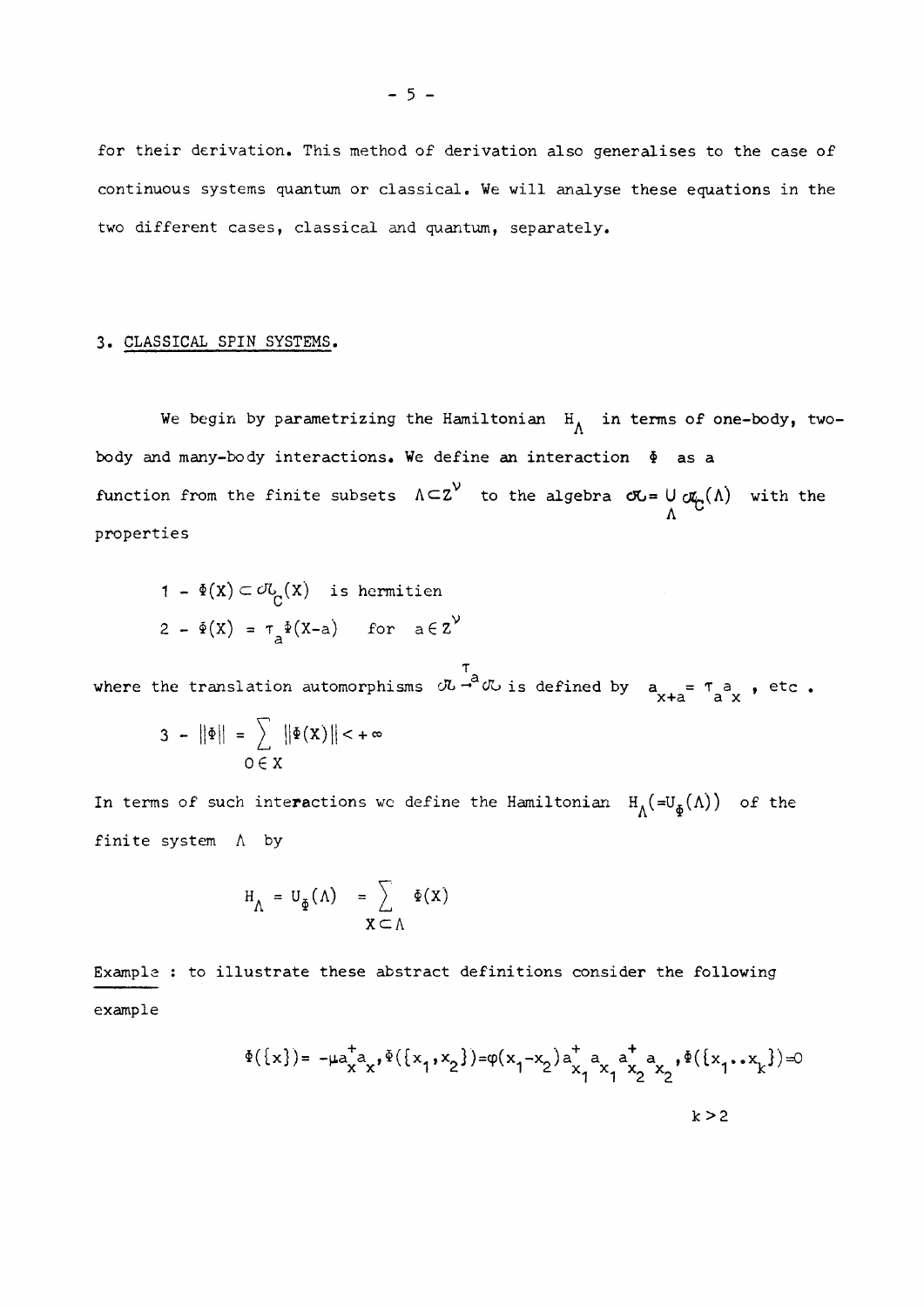Conditions 1,2 and 3 are satisfied if  $\mu$  and  $\varphi(x)$  are real and the latter satisfies

$$
\|\Phi\| \sum_{\mathbf{x} \in \mathbb{Z}^{\mathcal{V}}} |\phi(\mathbf{x})| < +\infty
$$

The Hamiltonian corresponding to this interaction is given by

$$
H_{\Lambda} = -\mu N_{\Lambda} + \frac{1}{2} \sum_{\substack{x_1 \neq x_2 \\ x_1, x_2 \in \Lambda}} \varphi(x_1 - x_2) a_{x_1}^{\dagger} a_{x_1} a_{x_2}^{\dagger} a_{x_2}
$$

 $\int$  + where  $M$  is the number operator i.e.  $M / L$   $\overline{X} \overline{X}$  , where onen ar interaction  $\mathbf{x} \in \Lambda$ 

tion the spin system can be viewed as a lattice gas, i.e. the sites  $x \in \Lambda$  can be occupied by particles interacting through a two-body potential  $\varphi(x)$  at chemical potential  $\mu$ .

It is convenient at a later stage to write  $\Phi = (\Phi^{(1)}, \Phi^*)$  where  $\Phi^{(1)}$ the one-body interaction derived from  $\Phi$  and  $\Phi$ ' contains the two-and manybody interactions. We will also always take  $U_{\mu 1}(\Lambda) = -\mu N_{\Lambda}$  and introduce the fugacity  $z = e^{\mu}$ .

As  $\tilde{w}_C$  is generated by the operators  $\{a^+_{x}a^x, 1_x; x \in Z^V\}$  the states are eigenfunctions of  $\Phi(x)$  and we introduce the eigenvalues  $\phi(x)$ 

$$
\Phi(Y) | X >_{\Lambda} = \phi(Y) | X >_{\Lambda}
$$
 for  $Y \subset X$   

$$
\Phi(Y) | X >_{\Lambda} = 0
$$
 for  $Y \not\subset X$   
for  $Y \not\subset X$   
for  $Y \not\subset X$   
d then 
$$
U_{\Phi}(\Lambda) | X >_{\Lambda} = \sum \phi(S) | X >_{\Lambda}
$$

and then

$$
U_{\phi}(x) = \sum_{s \subset x} \phi(s)
$$

where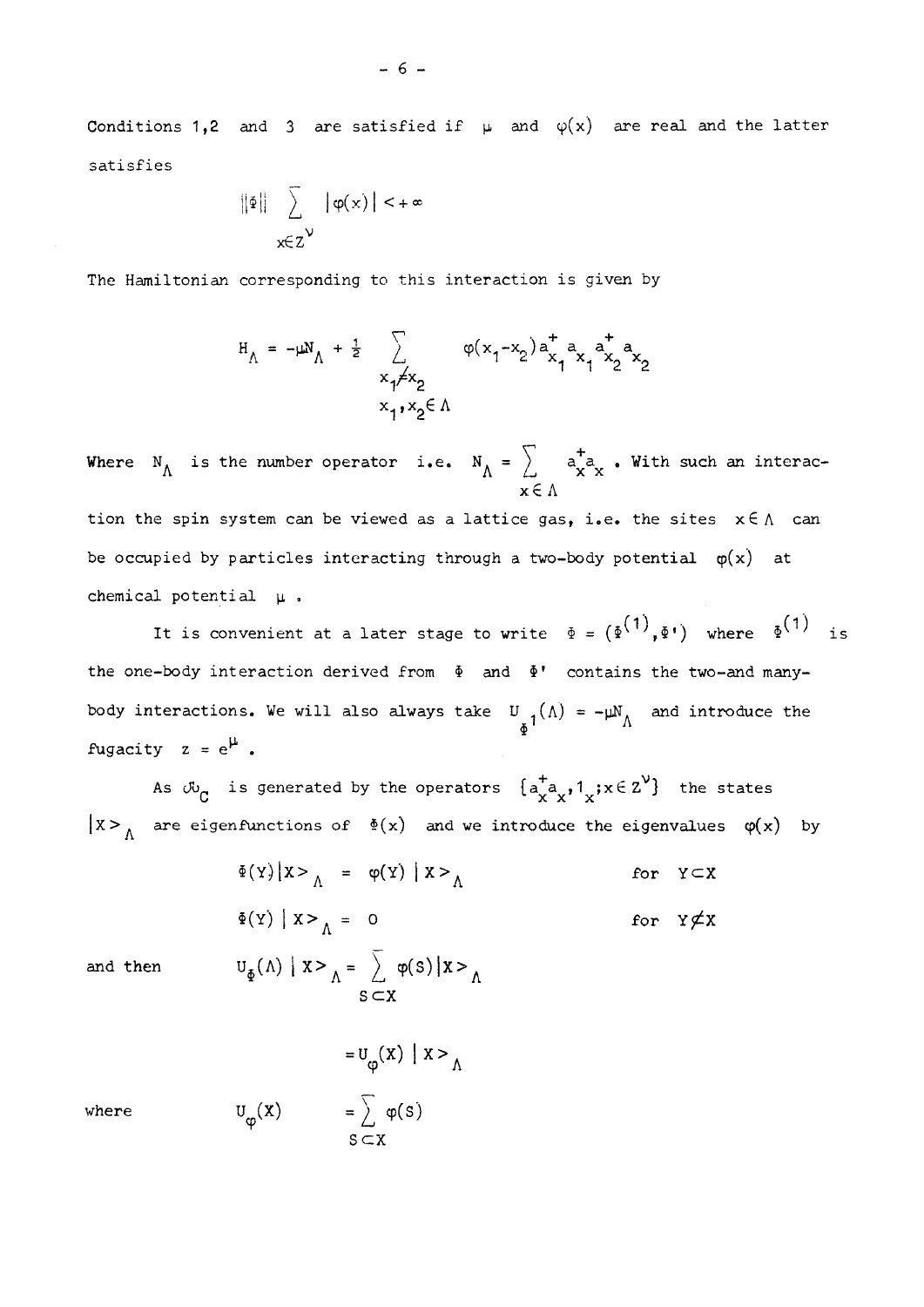It follows from this structure that the classical reduced density matrices are such that

$$
\rho_{\Lambda}(X ; Y) = 0 \qquad \text{if} \quad X \neq Y
$$

Whilst from (10) we find for  $\rho_{\Lambda}(Y) = \rho_{\Lambda}(Y; X)$  the simplified integral equations

$$
\rho_{\Lambda}(Y) = \sum_{W \subset \Lambda} \rho_{\Lambda}(Y^{1} \cup W) \kappa^{1}(Y;W)
$$
\n
$$
W \cap Y^{1} = \phi
$$
\n
$$
W \cap Y^{1} = \phi
$$
\nwhere\n
$$
K^{1}(Y;W) = \sum_{R \subset W} (-1)^{N(W/R)} < Y^{1} \cup R \mid e^{U_{\Phi}(\Lambda)} \sim U_{\Phi}(\Lambda) \quad |Y \cup R>
$$
\n
$$
R \cap Y = \phi
$$
\n(11)

$$
= \sum_{\substack{R \subset W \\ R \cap Y = \emptyset}} (-1)^{N(W/R)} \exp\{-U_{\phi}(Y \cup R) - U_{\phi}(Y^1 \cup R)\}\}
$$

$$
= Z \sum_{\substack{R \subset W \\ R \cap Y = \emptyset}} (-1)^{N(W/R)} \exp\{-[U_{\phi}, (YUR) - U_{\phi}, (Y^1UR)]\} \tag{12}
$$

where we have explicitly exhibited the dependance of  $\kappa^1$  on the fugacity z  $(\varphi^{\dagger}$  indicates the eigenfunctions associated with  $\Phi^{\dagger})$ .

The method of utilising these equations that Ruelle invented is to intro- $\mathcal{L}_{\text{max}}$ duce a Banach space & of complex functions i on the non-empty finite subsets of  $z^{\nu}$  with the norm

$$
|\psi| = \sup_{X \subset Z^{\vee}} |\psi(X)|
$$

We see immediately that  $\rho^{\text{G}}_{\Lambda} \in \mathcal{E}$  . The major point of this definition is the fact that  $K^1$  is a uniformly bounded operator on  $\delta$ .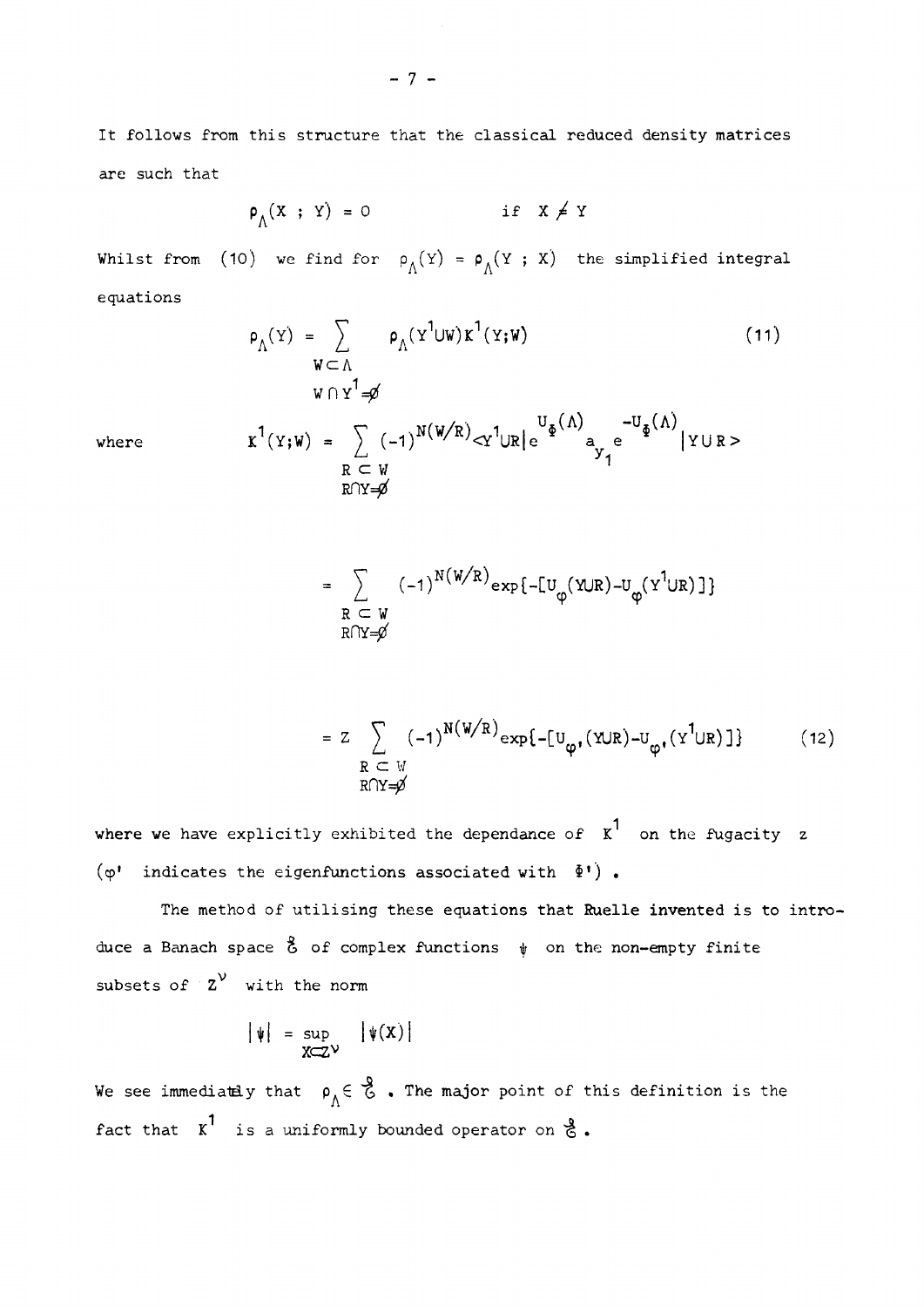LEMMA

For 
$$
Y \subset Z^V
$$
 fixed, we have  
\n
$$
\sum |K^1(Y;W)| \leq |Z| [\exp {\{e^{\|\phi^*\|_{-1}\}-1\}}e^{\|\phi^*\|_{-1}}]
$$
\n
$$
W \subset Z^V
$$
\n
$$
W \cap Y = \emptyset
$$

PROOF.

We have the following Proof of Gallavotti and Miracle-Sole

$$
U_{\phi^*}(YUR) - U_{\phi^*}(Y^1UR) = \sum_{S\subset YUR} \varphi^*(S) - \sum_{S\subset YUR} \varphi^*(S)
$$

where  
\n
$$
U_{\phi}^{1}(Y) = \sum_{Y_{1} \in S \subseteq Y} \varphi^{1}(S) \qquad I_{\phi}^{1}(Y,R) = \sum_{Y_{1} \in T \subseteq Y} \varphi^{1}(TUS)
$$
\n
$$
U_{\phi}^{1}(Y) = \sum_{Y_{1} \in S \subseteq Y} \varphi^{1}(S) \qquad I_{\phi}^{1}(Y,R) = \sum_{Y_{1} \in T \subseteq Y} \varphi^{1}(TUS)
$$
\n
$$
\varphi \neq S \subseteq R
$$

Further introducing 
$$
J_{\phi}(\Upsilon, S) = \sum_{y_1 \in T \subset \Upsilon} \phi^*(T \cup S)
$$

we have 
$$
I_{\phi^*}(Y,R) = \sum_{\emptyset \neq S \subset \mathbb{R}} J_{\phi^*}(Y,S)
$$

and 
$$
K^1(Y,W) = z e^{-U^1_{\phi^*}(Y)} \sum_{n=1}^{\infty} \sum_{\substack{S_1 \cdots S_n \\ S_1 \cdots S_n}} \prod_{j=1}^n (e^{-U_{\phi^*}(Y, S_j)} - 1)
$$
  
 $US_i = W$ 

thus 
$$
|\kappa^{1}(Y, W)| \leq |z|e^{\|\phi^*\|} \sum_{n \geq 1} \sum_{\substack{S_1 \cdot \cdot \cdot S_2 \\ U S_i = W}} \prod_{j=1}^{n} |e^{-J} \phi^{(Y, S_j)} - 1 \rangle
$$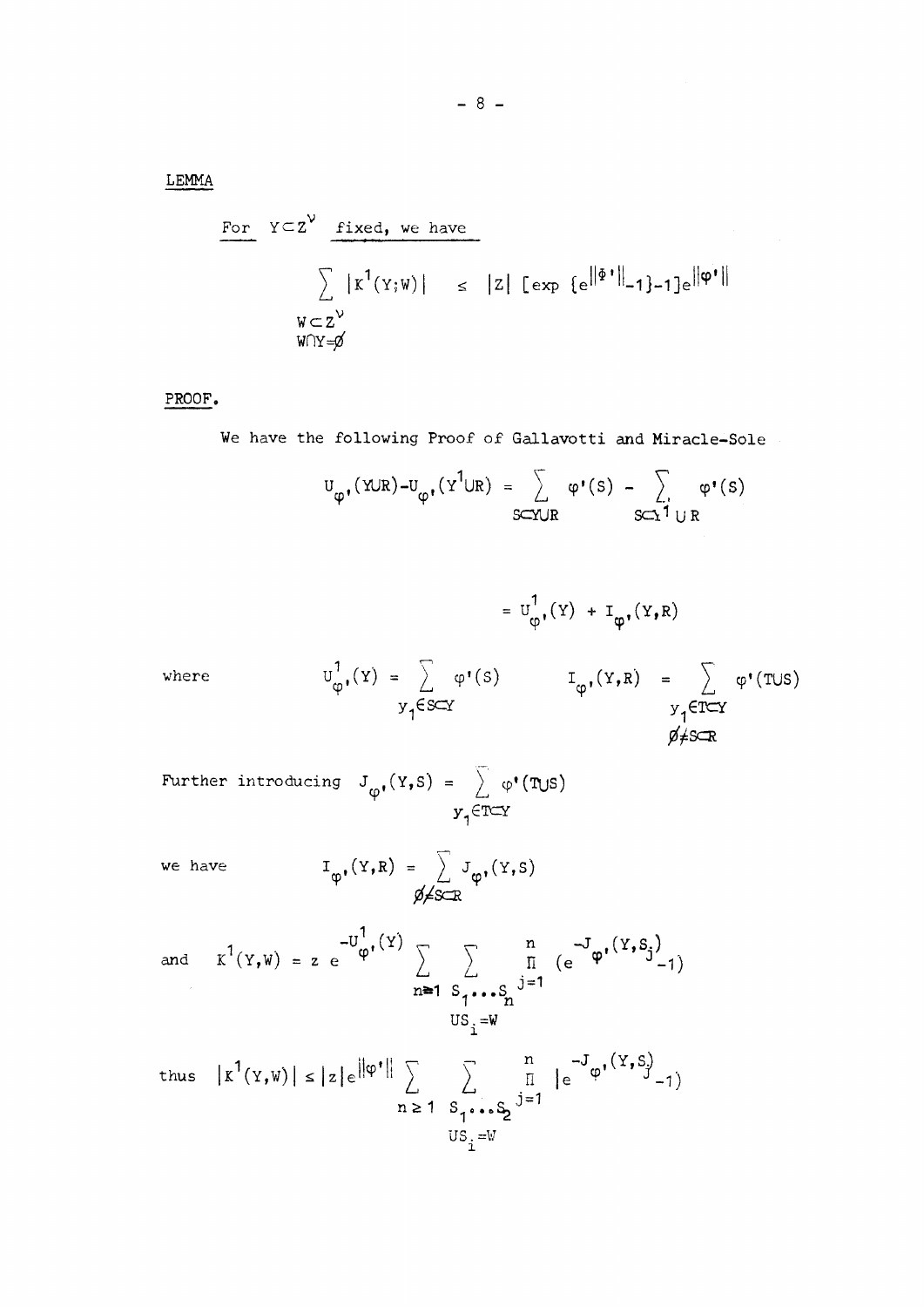$$
\leq |z|e^{\|\varphi^{\bullet}\|} \sum_{n\geq 1} \left(\frac{e^{\|\varphi^{\bullet}\|_{-1}}}{\|\varphi^{\bullet}\|}\right)^n \sum_{S_1 \bullet \bullet \bullet S_n} \prod_{j=1}^n |J_{\varphi^{\bullet}}(Y, S_j)|
$$
  

$$
US_j = W
$$

because  $|U_{\phi}(\Upsilon)| \leq ||\phi^*||$  and  $|J_{\phi}(\Upsilon, S)| \leq ||\phi^*||$ 

Thus finally

$$
\sum_{\substack{\mathbf{w} \subset \mathbf{Z}^{\mathbf{y}} \\ \mathbf{w} \cap \mathbf{Y}^{1} = \mathbf{y}}} |\mathbf{x}^{1}(\mathbf{Y}; \mathbf{w})| \leq |z| e^{\|\varphi^{\mathbf{y}}\|} \sum_{\substack{\mathbf{n} \geq 0}} \frac{1}{\mathbf{n}!} \frac{e^{\|\varphi^{\mathbf{y}}\|} - 1}{\|\varphi^{\mathbf{y}}\|}^{n} \left( \sum_{\substack{\mathbf{S} \cap \mathbf{Y}^{1} = \mathbf{y} \\ \mathbf{S} \neq \mathbf{Y}}} |\mathbf{J}_{\varphi^{\mathbf{y}}}(\mathbf{Y}, \mathbf{S})| \right)^{n}
$$

$$
\leq |z|e^{||\varphi'||} \exp(e^{||\varphi'||}-1)
$$

As a result of this bound we may interpret (11) as an integral equation on  $\hat{\xi}$ of the form

$$
\rho_{\Lambda} = z \, x_{\Lambda} \alpha + x_{\Lambda} \, k_{\Phi} \rho_{\Lambda}
$$

where  $\alpha(X)=1$  if  $N(X)=1$  and  $\alpha(X)=0$  if  $N(X)=0$ ; the inhomogeneous term in the equation comes from the term with  $Y = \{y_1\}$  and  $W = \emptyset$  in (11) and the operator  $K_{\tilde{\Phi}}$  is defined in the natural manner from  $K^1$  . Combining (11) and the result of the lemma one immediatly finds that

$$
\|K_{\Phi}\| < 2|z|e^{\left\|\Phi\right\|}\|_{\exp\left(e^{\left\|\Phi\right\|}\right\|-1\right)} \enspace .
$$

If  $z$  and  $\Phi'$  are such that

$$
\| \mathbf{X}_{\Phi} \| < 2 \| \mathbf{z} \| e^{||\Phi||} \| \mathbf{e}_{\mathbf{X}\Phi} (e^{||\Phi||} - 1) < 1
$$

than Ruelle's methods allow us to conclude that the limit

$$
\lim_{\Lambda \to \infty} \rho_{\Lambda}(x) = \rho(x)
$$

$$
\rho = \frac{z}{\sqrt{2\pi}} \rho
$$

exists and that  $\rho = \frac{2}{1 - K_{\tilde{\varphi}}} \alpha$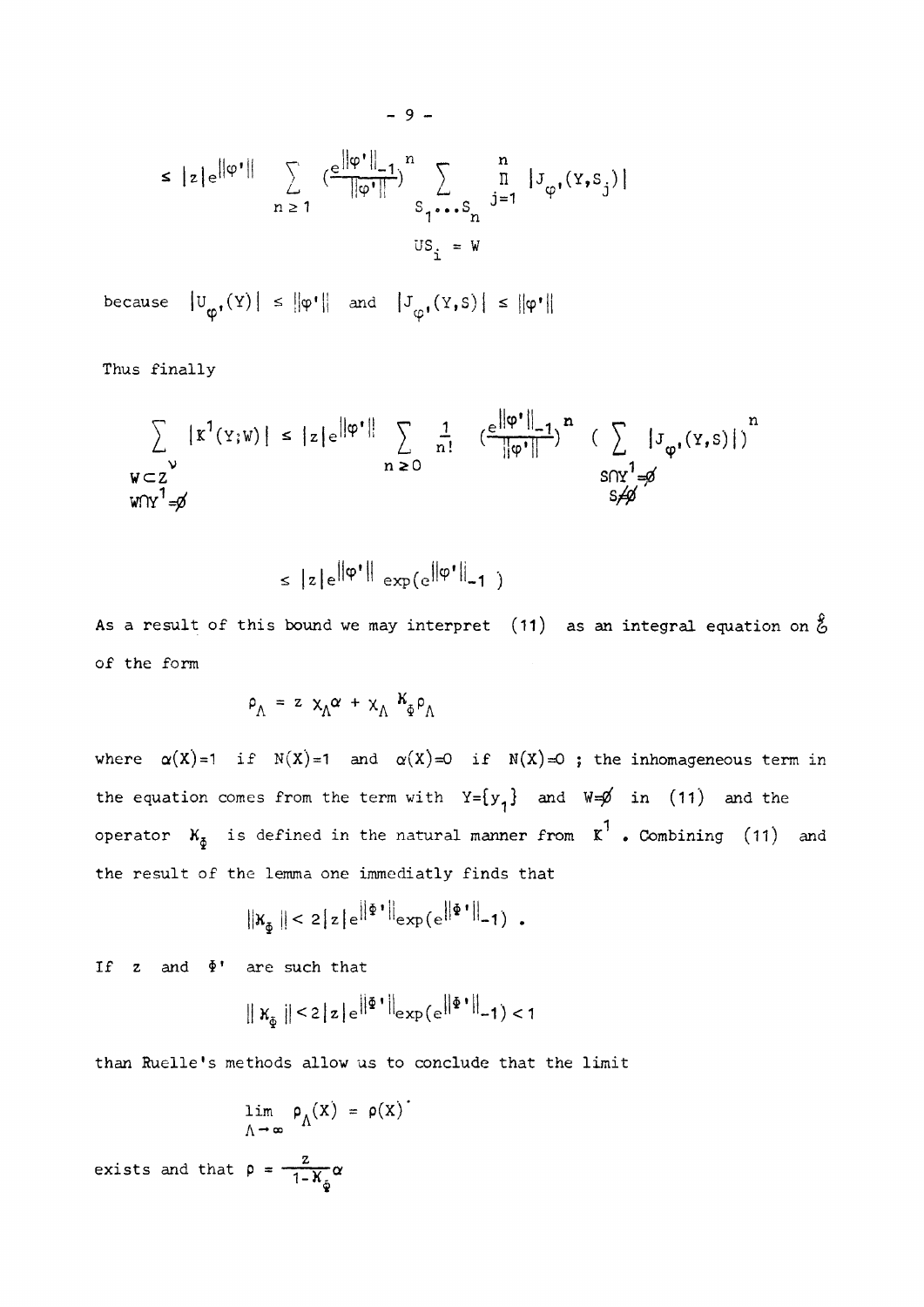is analytic in a small complex neighbourhood of  $(z, \Phi')$  [we have used the notation  $\rho$  for the element of  $\stackrel{\circ}{\circ}$  with components  $\rho$  (X) ].

It also follows immediately that the thermodynamic pressure

$$
P(\Phi) = \lim_{\Lambda \to \infty} \frac{1}{N(\Lambda)} \log Z_{\Lambda}(\Phi)
$$

exists and is analytic in the same domain.

Note that as  $\|\Phi^*\| \to 0$  (13) is only satisfied if  $2|z| < 1$  thus in this limit the analyticity in z is only in a finite region. This is due to the fact that  $|| K_{\tilde{\Phi}} ||$  remains finite as  $|| \Phi' || \rightarrow 0$  . However ,  $K_{\tilde{\Phi}}$  is defined in terms of  $K^1(Y,W)$  and these latter functions tend to zero as  $||\Phi^*||\rightarrow 0$  for all values of W except  $W=\emptyset$  or  $y^1$  • This remark motivates us to rewrite the integral relations in the following form due to Gallavotti and Miracle-Sole.

$$
\rho_{\Lambda}(Y) = z e^{-U_{\emptyset}^{\dagger}(\Upsilon)} [\rho_{\Lambda}(\Upsilon^{1}) - \rho_{\Lambda}(\Upsilon)] + \sum_{\substack{\emptyset \neq W \subset \Lambda \\ W \cap Y = \emptyset}} [\rho_{\Lambda}(\Upsilon^{1} \cup W) - \rho_{\Lambda}(\Upsilon \cup W)] \kappa^{1}(\Upsilon \cup W)
$$

i.e. we explicitly separate out the terms  $W=\emptyset$  and  $W=y_{\gamma}$ . This last relation can then be rewritten as

$$
\rho_{\Lambda}(Y) = \frac{ze^{-U_{\emptyset^{\bullet}}^{+}(Y)}}{-U_{-U}^{+}} \left[ \rho_{\Lambda}(Y^{1}) + \sum_{\emptyset \neq W \subset \Lambda} \rho_{\Lambda}(Y^{1}UW) - \rho_{\Lambda}(YUW) \right]H^{1}(Y,W)
$$
\n(14)

where 
$$
H^1(Y,W) = \frac{1}{Ze^{-U} \phi(Y)} \kappa^1(Y,W)
$$

$$
\rho_{\Lambda} = \frac{z}{1+z} \times_{\Lambda} \alpha + \times_{\Lambda} \Re \Phi_{\Lambda}
$$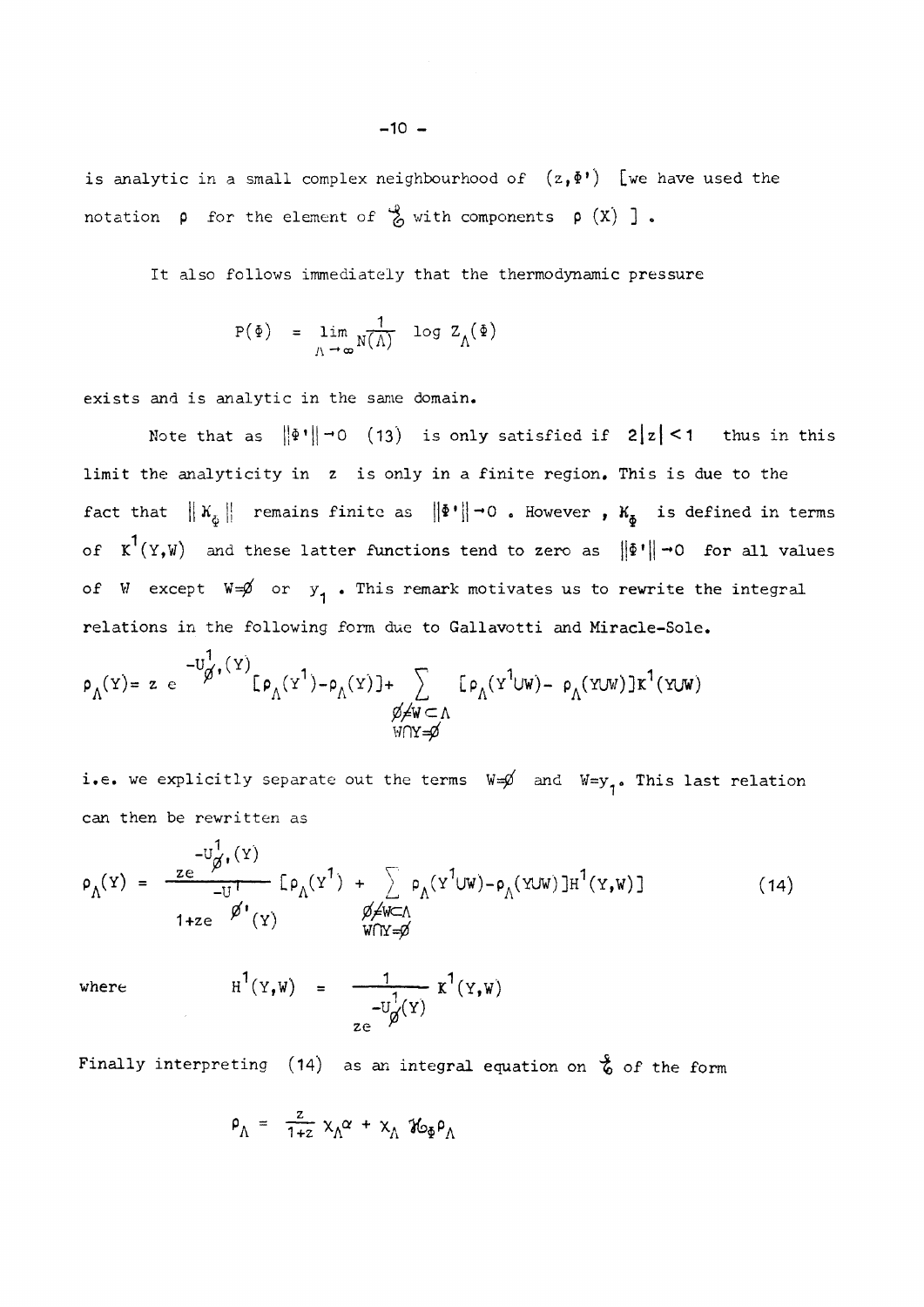we have 
$$
\|\mathcal{X}_{\tilde{\Phi}}\| \le \sup_{Y} \|\frac{ze^{-U^1(Y)}}{1+ze^{-U^1(Y)}}\| (2 \exp(e^{\|\Phi^*\|_{-1})-1})
$$
 (15)

As previously we may conclude the existence and analyticity of the infinite volume correlation functions  $\rho(X)$  = lim  $\rho_{\Lambda}(X)$  , together with the existence  $V \rightarrow \infty$  $\|\mathcal{X}_{\delta}\| \leq 1$  e.g. if  $-U_{\Phi}^{1}(Y)$  $\sum_{i=1}^{\infty} \frac{z e^{iz}}{z^2 + 1}$  (2 exp(e $\left\| \Phi^* \right\|_{-1}$ )-1)-1

$$
\frac{\sup}{Y} \left\{ \frac{-U_{\zeta}^{T}(Y)}{1+ze} \right\}^{T} \left\{ \frac{2}{3} \exp(e^{i\theta} - i\theta - 1) - 1 \right\} < 1.8
$$

In particular as  $\Phi^* \rightarrow 0$  we have analyticity for  $\left|\frac{z}{1+z}\right| < 1$  i.e. for  $z \geq 0$  .

Before proceeding to the quantum case we note that the important feature in the foregoing analysis is the fact that the kernel  $x^1$  leads to a uniformly bounded operator  $K_{\tilde{\sigma}}$  on  $\stackrel{G}{\circ}$  . Although our method of estimation rather obscures the physical reason behind this property it essentially derives from locality and short range forces ; this will become clearer in the quantum case.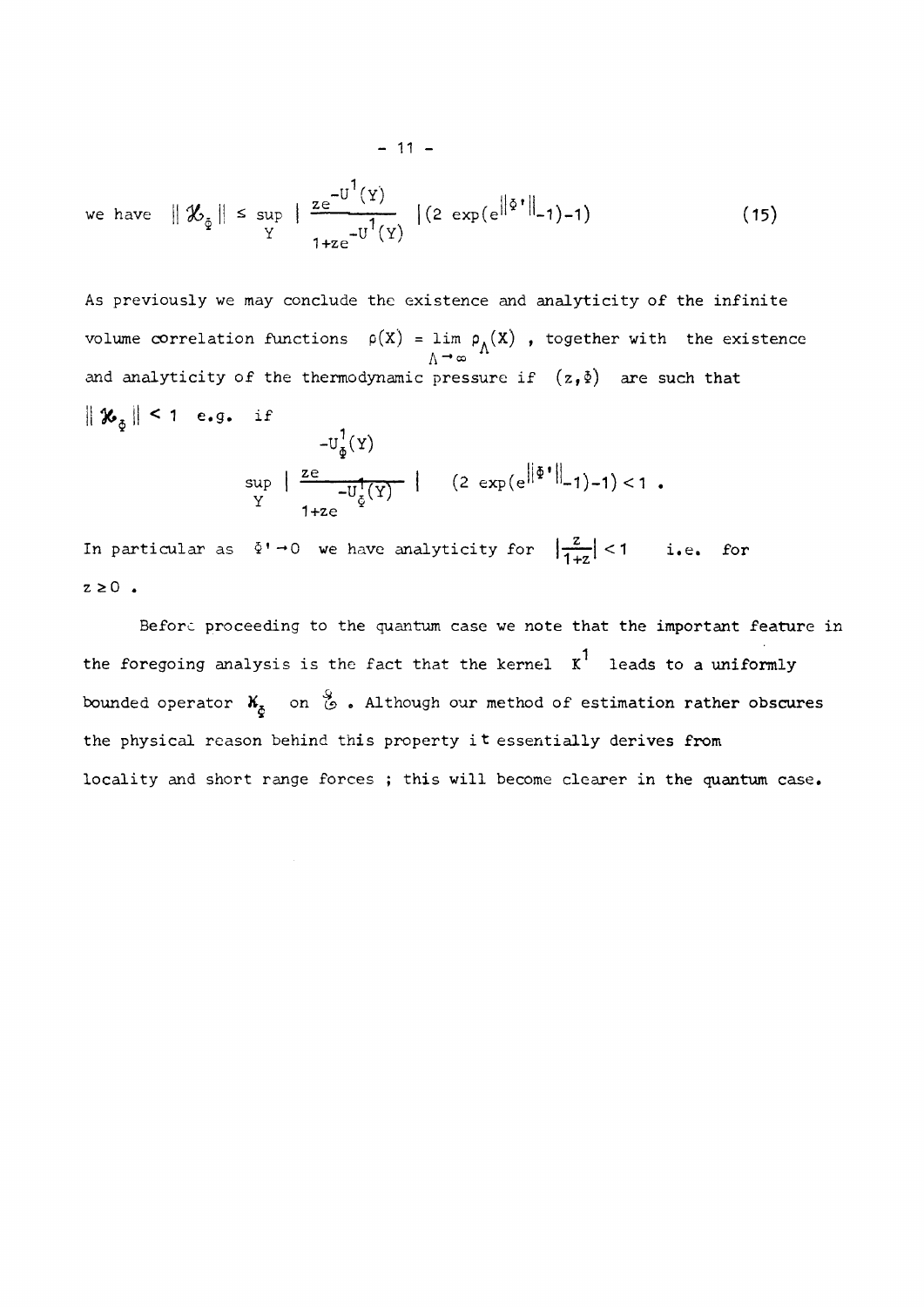#### 4. QUANTUM SPIN SYSTEMS

Let us again begin byparametrising our Hamiltonian  $H^{\bullet}$  • We consider, as in the classical case, an interaction  $\Phi$  to be a function from the finite sets  $X\subset Z$  to the algebra  $\mathcal{O}G = U \subset \mathcal{L}_{\Omega}(\Lambda)$  but now we assume

$$
1 - \Phi(X) \subset \sigma_{Q}(X) \text{ is hermitian}
$$
\n
$$
2 - \Phi(X) = \tau_{a} \Phi(X-a) \text{ for all } a \in \mathbb{Z}^{\mathbb{V}}
$$
\n
$$
3 - ||\Phi||_{\lambda} = \sum_{O \in X} ||\Phi(X)||e^{\lambda(N(X)-1)} < +\infty
$$

A

where  $\lambda > 0$ .

The Banach space norm  $\|\Phi\|_{\lambda}$  is a generalization of that used in the classical case where we had  $\lambda = 0$ . The necessity of taking  $\lambda \neq 0$  will appear due to our inability to make such precise estimates, as previously. We will again write  $\mathbb{P} = (\mathbb{P}^{\wedge}/\mathbb{P}^{\wedge})$  and take  $\mathbb{P} = \mathbb{P}^{\wedge}/(X) = - \mu_{\mathbb{P}^{\wedge}} X^*$ . Hence

$$
U_{\varrho}(1) = - \mu N_{\Lambda}
$$

We further assume  $[U_{\stackrel{\delta}{\alpha}}(1)^{(\Lambda)}, \Phi^{\dagger}(X)] = 0$  for  $X \subset \Lambda$ , i.e. we assume the interaction conserves particle number. Note that whilst

$$
[\Phi^*(\mathbf{X}_1), \Phi^*(\mathbf{X}_2)] = 0
$$

if  $X_1 \cap X_2 = \emptyset$  this is no longer true in general. Now we still have the integral relations

$$
\rho_{\Lambda}(x; y) = \sum_{\substack{W \cap Y^1 = \emptyset \\ W \subset \Lambda}} \sum_{\substack{W \subset \Lambda \\ V \subset W \cap (X \cup \{y_1\})}} \rho_{\Lambda}(v; y^1 \cup W) x^1(x, y; v; w)
$$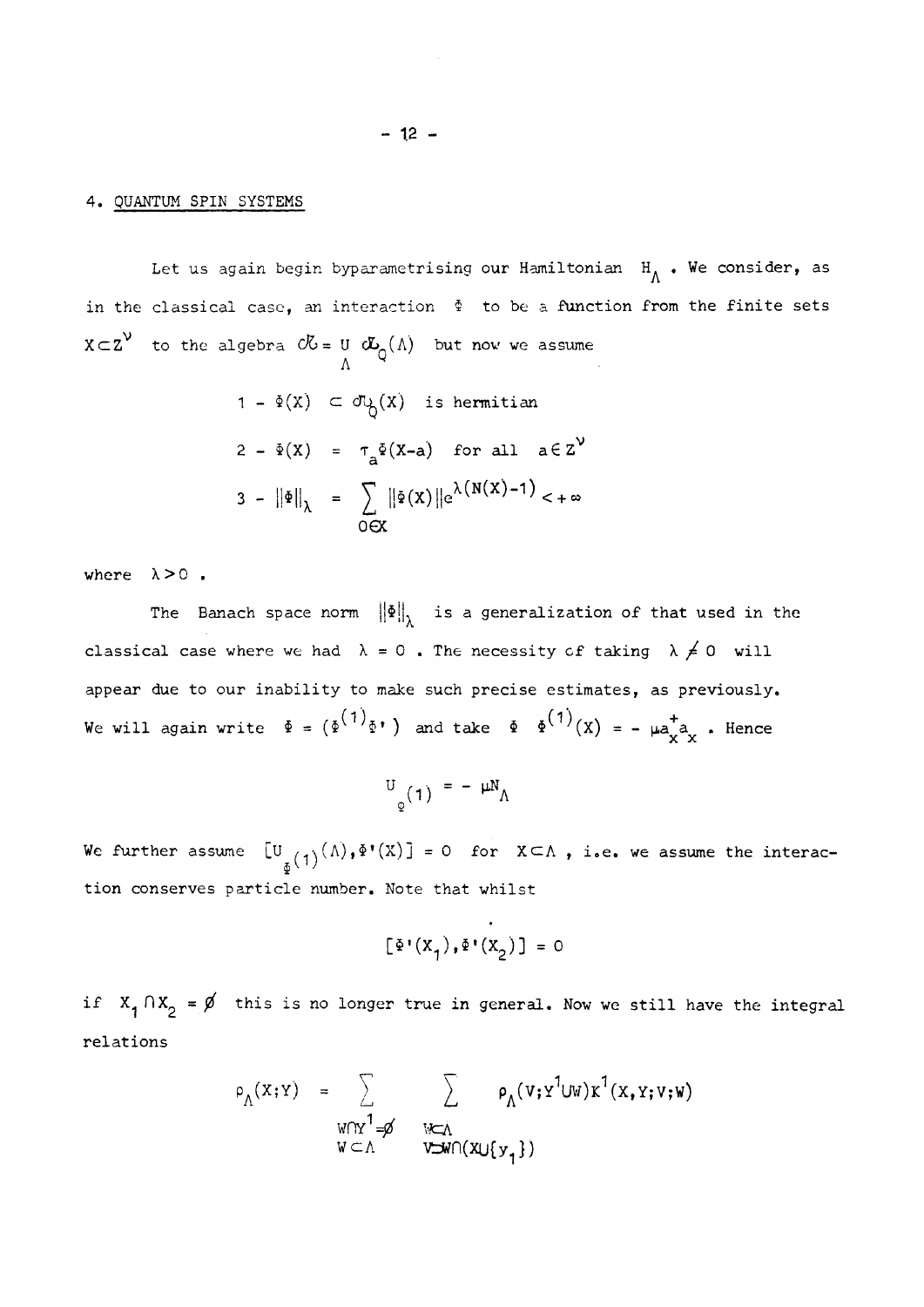where 
$$
K^1(X,Y;V,W) = z \sum_{W \cap V \to \mathbb{R} \to W} (-1)^{N(R)} < V/R
$$
 e<sup>U</sup> <sub>$\Phi$</sub>  <sup>$\Phi$</sup>  <sup>$\phi$</sup>  <sup>$\Phi$</sup>  <sup>$\Phi$</sup>  <sup>$\Phi$</sup>  <sup>$\Phi$</sup>  <sup>$\Phi$</sup>  <sup>$\Phi$</sup>  <sup>$\Phi$</sup>  <sup>$\Phi$</sup>  <sup>$\Phi$</sup>  <sup>$\Phi$</sup>  <sup>$\Phi$</sup>  <sup>$\Phi$</sup>  <sup>$\Phi$</sup>  <sup>$\Phi$</sup>  <sup>$\Phi$</sup>  <sup>$\Phi$</sup>  <sup>$\Phi$</sup>  <sup>$\Phi$</sup>  <sup>$\Phi$</sup>  <sup>$\Phi$</sup>  <sup>$\Phi$</sup>  <sup>$\Phi$</sup>  <sup>$\Phi$</sup>  <sup>$\Phi$</sup>  <sup>$\Phi$</sup>  <sup>$\Phi$</sup>  <sup>$\Phi$</sup>  <sup>$\Phi$</sup>  <sup>$\Phi$</sup>  <sup>$\Phi$</sup>  <sup>$\Phi$</sup>  <sup>$\Phi$</sup>  <sup>$\Phi$</sup>  <sup>$\Phi$</sup>  <sup>$\Phi$</sup>  <sup>$\Phi$</sup>  <sup>$\Phi$</sup>  <sup>$\Phi$</sup>  <sup>$\Phi$</sup>  <sup>$\Phi$</sup>  <sup>$\Phi$</sup>  <sup>$\Phi$</sup>  <sup>$\Phi$</sup>  <sup>$\Phi$</sup>  <sup>$\Phi$</sup>  <sup>$\Phi$</sup>  <sup>$\Phi$</sup>  <sup>$\Phi$</sup>  <sup>$\Phi$</sup>  <sup>$\Phi$</sup>  <sup>$\Phi$</sup>  <sup>$\Phi$</sup>  <sup>$\Phi$</sup>  <sup>$\Phi$</sup>  <sup>$\Phi$</sup>  <sup>$\Phi$</sup>  <sup>$\Phi$</sup> 

and we will try and interpret these relations on a Banach space  $\stackrel{2}{\circ}$  of complex functions  $\psi$  on pairs of non-empty subsets of  $\chi^V$  with the norm

$$
|\psi| = \sup_{X, Y \subset Z^{\mathcal{V}}} |\psi(X, Y)|
$$

The major difficulty is in proving the uniform boudedness of the operator determined by  $\kappa^1$ . As a preliminary to this calculation we prove the following lemma

LEMMA 2 : if  $\Phi$  is such that  $2||\Phi||_1 < 1$  then

$$
\lim_{n \to \infty} e^{-U_{\Phi}(\Lambda)} = \sum_{n=0}^{\infty} \frac{1}{n!} \sum_{Y_n \subset Z^{\vee}} \cdots \sum_{Y_j \subset Z^{\vee}} [[\Phi(Y_n) [\cdots [\Phi(Y_j) a_{Y_j}]]]
$$

#### Proof.

The equality is formally true and all we have to do is prove convergence. But

$$
C_n = || \sum_{Y_n \subset Z^{\mathsf{V}}} \dots \sum_{Y_1 \subset Z^{\mathsf{V}}} [\Phi(Y_n) \dots [\Phi(Y_1) a_{Y_1}] ] ||
$$

$$
\leq \sum_{n=1}^{\infty} \cdots \sum_{n=1}^{\infty} \|\left[\Phi(Y_n) \cdots \left[\Phi(Y_1) a_{y_1}\right] \right] \|
$$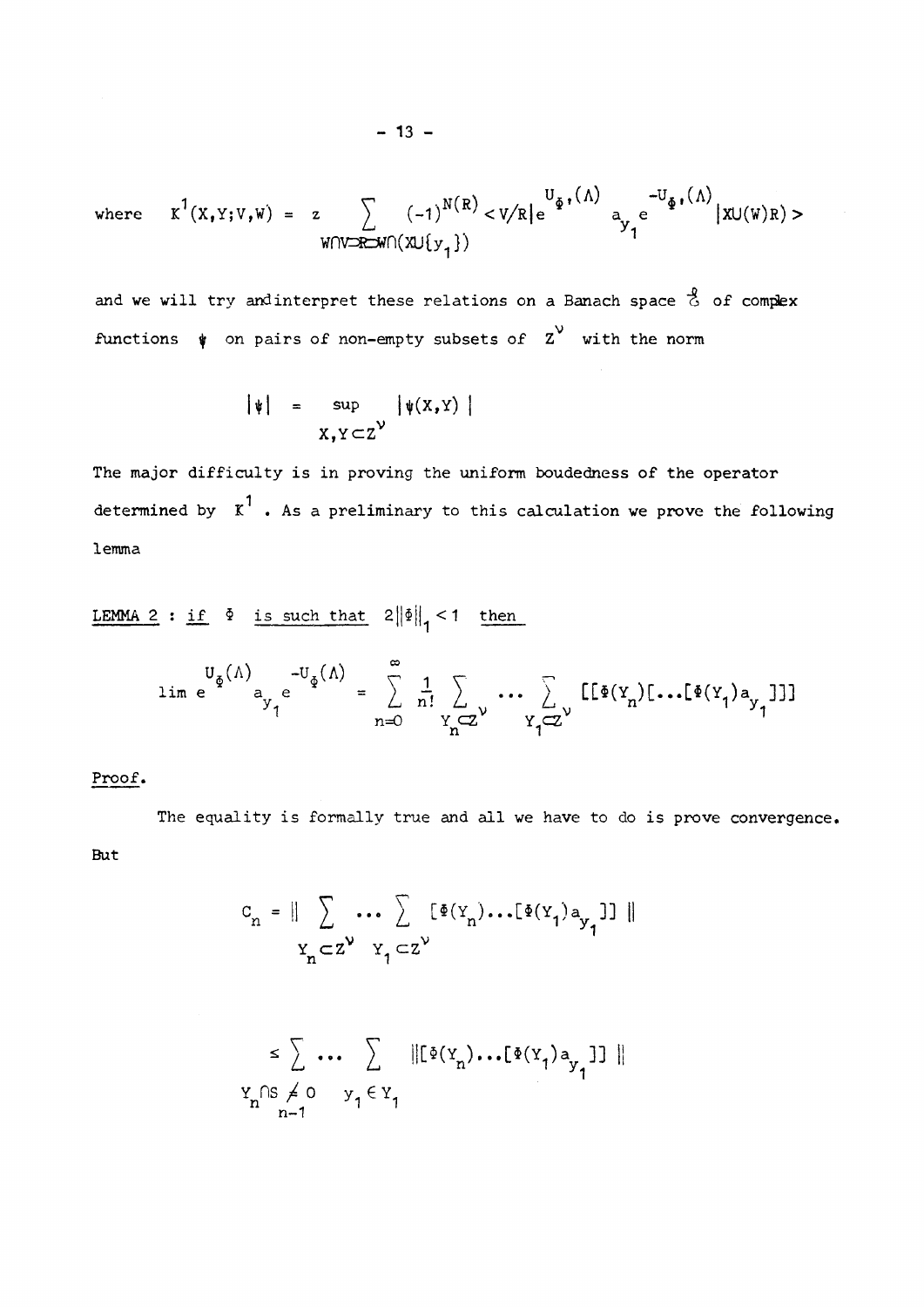where  $S_{n-1} = U Y_i$  and we have used local commutativity. Therefore

$$
C_n \le 2^n \sum_{k_1 \cdots k_n} \prod_{i=1}^n (k_1 + \cdots + k_i + 1) \sum_{0 \in Y_i} ||\Phi(Y_i)||
$$

$$
\leq 2^{n} \sum_{k_1 \cdots k_n} (1+k_1 \cdots k_n)^{n} \prod_{i=1}^n \sum_{0 \in Y_i} ||\Phi(Y_i)||
$$

$$
\leq 2^{n} \text{ n! } \text{ e} \sum_{k_1,\ldots,k_n} \prod_{i=1}^{n} \sum_{O \in Y_i} ||\Phi(Y_i)||e^{k_i}
$$

$$
\leq 2^n
$$
 n!  $\left\| \Phi \right\|_1^n$ 

Thus the series converges if  $2\|\Phi\|_1 < 1$ .

The fact that this pertubation series for  $U_{\Phi}(\Lambda)$   $-U_{\Phi}(\Lambda)$  converge at converge at least for weak interactions leads us to replace this operator by its perturbation expansion in  $x^1$  . Thus we write

$$
K^{1}(X,Y;V,W) = z \sum_{n \geq 0} \frac{K_{n}^{T}(X,Y;V,W)}{n!}
$$

where  $K_n^1(X,Y;V,W) = \sum_{n=1}^{\infty} (-1)^{N(R)} \sum_{n=1}^{\infty} ...$  $\texttt{WOW}\texttt{R} \texttt{W} \cap (\texttt{X} \cup \{y_1\}) \texttt{S} \texttt{C} \Lambda$ 

$$
\cdots \sum_{\substack{Y_1 \cdots Y_n \\ UY_i = S}} < V/R | [\Phi(Y_n) \cdots [\Phi(Y_1) a_{Y_1}] ] X U(X/R) >
$$

Note that in the last definition all sums are finite.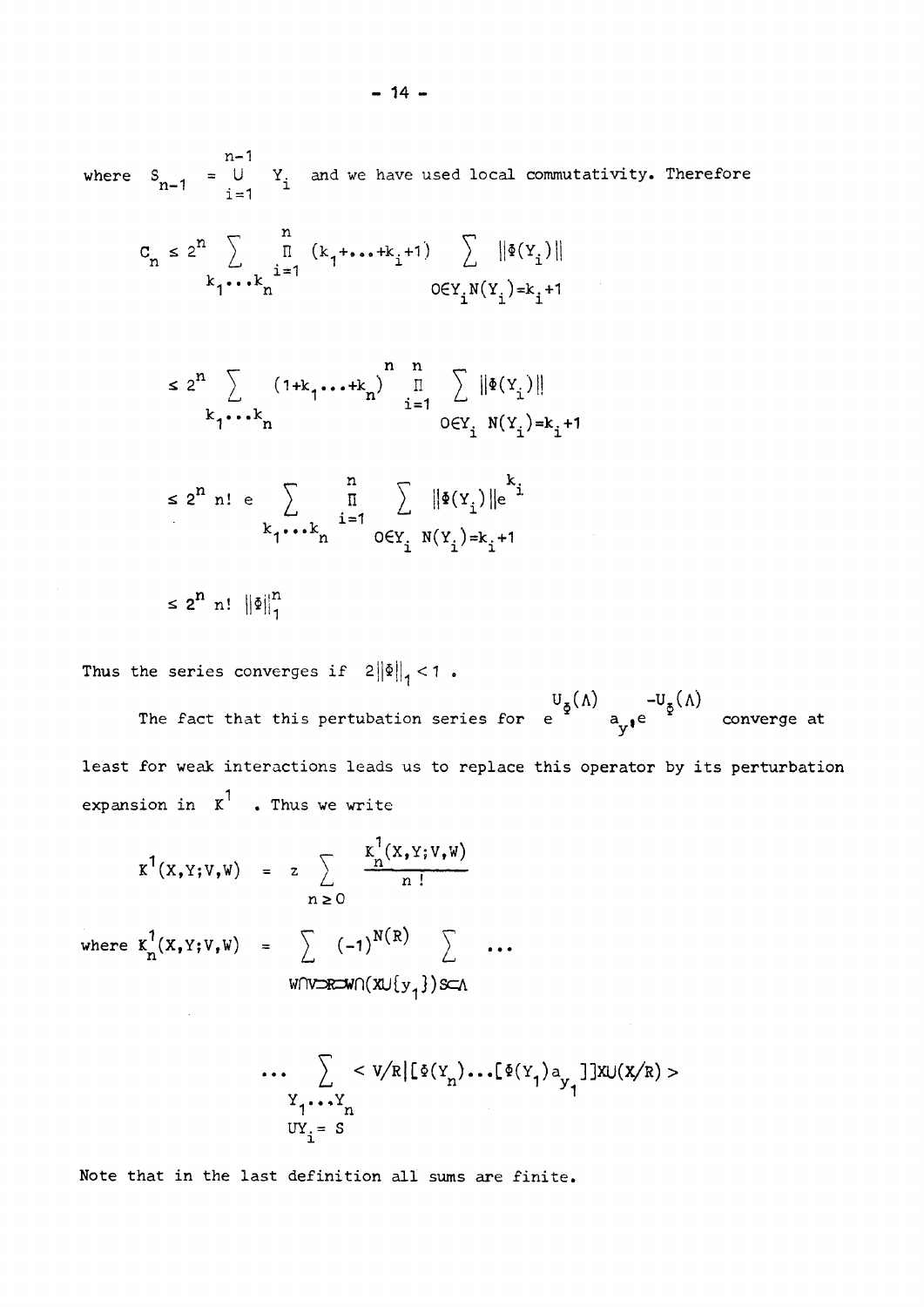As a preliminary to the study of this operator consider

$$
H^{1}(X,Y;V,W_{i}S_{1}) = \sum_{W[V\supset R\supset W\cap (X\cup \{y_{1}\})} (-1)^{N(R)} < V/R |A(S)| X \cup (W/R) >
$$

where  $y_1 \in S$  and  $A(S) \subset \partial U_Q(S)$ . Introduce disjoint sets F, G, H, by  $F=W/V$  ,  $G=V/W$  ,  $H=W\cap V$  . Then

$$
H^{1}(X,Y;F,G,H;S) = \sum_{H\supseteq R\cup H} (-1)^{N(R)} < G \cup (H/R) | A(S) | X \cup F \cup (H/R) >
$$

$$
= (-1)^{N(H)} \sum_{\substack{R \subset H \\ R \cap (X \cup \{y_1\}) = \emptyset}} (-1)^{N(R)} < \text{GUR}(A(S)) \text{XUFUR} >
$$

= 
$$
(-1)^{N(H)} \sum_{R_1 \subset H \cap S} (-1)^{N(R_1)} < GUR_1 | A(S) | XUFUR_1 >
$$
  
 $R_1 \cap (XU\{y_1\}) = \emptyset$ 

 $\ddot{\phantom{0}}$ 

$$
\sum_{\substack{R_2 \subset H/S \\ R_2 \cap (x \cup \{y_1\}) = \emptyset}} \frac{N(R_2)}{N(R_2)}.
$$

But the latter sum vanishes unless the range of summation is empty i.e. unless  $HCSUXU{y_1}$ . If  $HCSUXU{y_1}$  we have

$$
H^{1}(X,Y;F,G,H;S) = (-1)^{N(H)} \sum_{\substack{R \subseteq H \cap S \\ R \cap (X \cup \{y_{1}\}) = \emptyset}} (-1)^{N(R)} < (G \cap S) \cup R | A(S) | (X \cap S) \cup (F \cap S) \cup R \times G/S |...
$$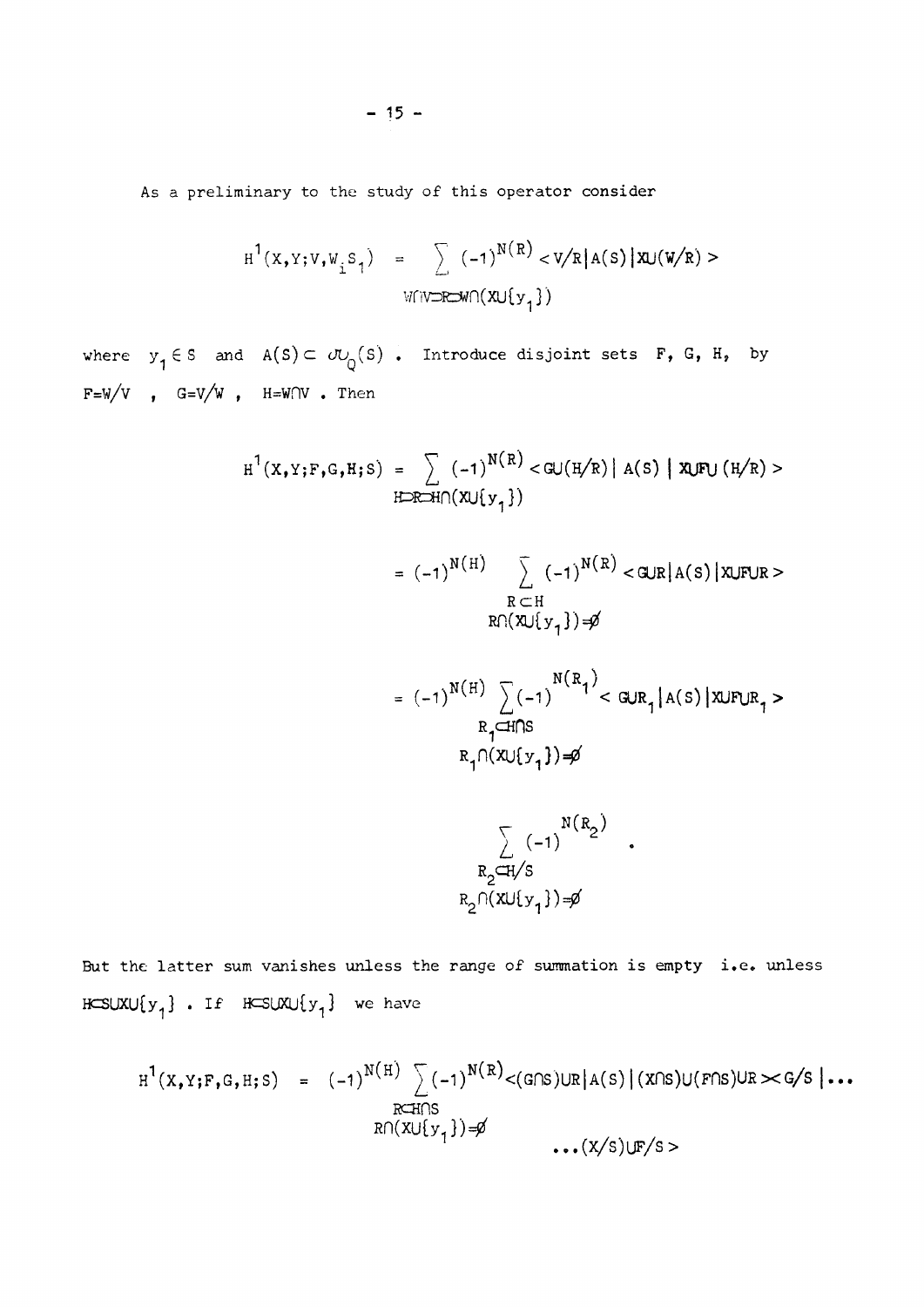and this last expression is zero unless

$$
G/S = X/S
$$
 and  $F/S = \emptyset$ .

Thus we must have  $F \subset S$  and  $G/S = X \cup \{y^1\} / S$  where we have used  $y^1 \in S$ . Thus finally we find

$$
\sum_{\text{WfY}^1 = \cancel{0}} \sum_{\text{V} = \text{Wf}(x \cup \{y_1\})} |\text{H}^1(x, y; v, w; s)|
$$

$$
\leq \sum_{F \subseteq S G \subseteq S/F \cup H} \sum_{H \subseteq S/F} \sum_{R \subseteq H} \text{SGUR}(A(S) | (X \cap S) \cup F \cup R > |
$$

 $\leq \frac{2}{5}$  ||A(S)|| 5"\"'

where the final estimate arises from replacing the matrix element by  $\|A(S)\|$ and camping out the remaining summations. Using this estimate procedure which is due to Greenberg we find

**LEMMA** 

$$
\sum_{\mathbf{W}\cap\mathbf{Y}^1=\emptyset} \sum_{\mathbf{W}\cap(\mathbf{X}\cup\{\mathbf{y}_1\})} |K_n^1(\mathbf{x},\mathbf{y},\mathbf{w})| \le 3n! (2 \sum_{\mathbf{W}\cap\mathbf{Y}} ||\Phi^*(\mathbf{x})|| (5e)^{\mathbf{N}(\mathbf{X})-1})^n
$$
  

$$
\le 3n! (2||\Phi^*||_{\lambda})^n \text{ for } \lambda \ge 1+\log_e 5
$$

#### PROOF

The proof consists of combining (16) and the method used to prove the proceeding lemma.

Thus we now see that the kernel  $x^1$  will lead to a uniformly bounded operator on  $\frac{3}{6}$  if  $2\|\delta\|_{\chi}$  < 1 for  $\lambda \geq 1+ \log e^{5}$  and in this case we can derive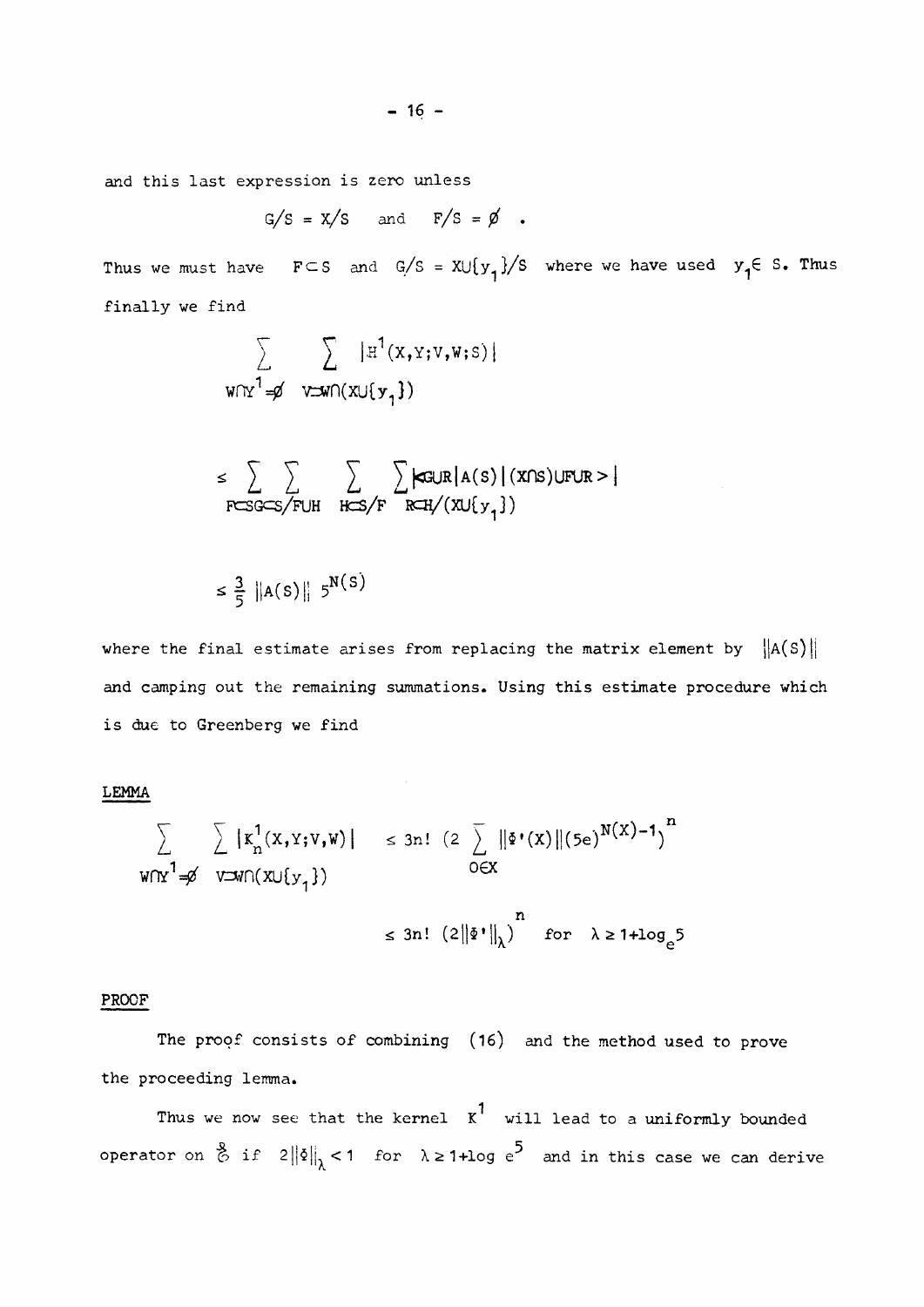analyticity results in the same manner as we did for the classical system. We note however that the kernel  $K_0^1$  can be explicitly evaluated and then the integral relations take the form

$$
\rho_{\Lambda}(x,y) = \frac{z}{1+z\delta(y_{1};x)} [\delta(y_{1};x)\rho_{\Lambda}(x/y_{1};y^{1}) + \sum_{V,W} \sum_{n\geq 1} \frac{1}{n!} K_{n}^{1}(x,y;v,w)\rho_{\Lambda}(v;y^{1} \cup w)]
$$

where  $\delta(y;X) = 1$  if  $y \in X$  and zero otherwise and the restrictions on the summations over V and W have been summarised by the prime. With this partial inversion we now have relations analogous to **(14)** which may be interpreted as integral equations on  $\stackrel{S}{\circ}$  of the form

$$
\rho_{\Lambda} = \frac{z}{1+z} \chi_{\Lambda} \alpha + \chi_{\Lambda} \phi_{\Phi} \phi_{\Lambda}
$$

where  $\alpha(X,Y) = 1$  if  $X=Y$  and  $N(X)=1$  and zero otherwise. Further  $\mathcal{H}_{X}$ has the bound

$$
\|\mathcal{H}_{\xi}\| \leq \left|\frac{z}{1+z}\right| + \frac{\left|z\right|\left|\xi\right|^{2}}{1-2\left\|\xi\right\|}\right|_{\lambda} \tag{17}
$$

provided  $2\|\Phi^*\|_1 < 1$  where  $\lambda = 1 + \log_a 5$  • If z and  $\Phi^*$  are such that

$$
\left\| \frac{z}{1+z} \right\| + \frac{|z|6||\Phi^*||_\lambda}{1-2||\Phi^*||_\lambda} < 1 \quad \text{and} \quad 2||\Phi^*||_\lambda < 1
$$

for  $\lambda = 1 + \log_{e} 5$  we may conclude that the thermodynamic correlation functions and pressure exist, are analytic in a small complex neighbourhood of  $(z, \delta')$ and pressure exist, are analytic in a small complex neighbourhood of  $\mathcal{Z}$  $\mathbf{r} = \mathbf{r} - \mathbf{x}_{\frac{\pi}{2}}$ work is required to establish the analyticity properties but the necessary continuity and differentiability of the kernel  $\mathcal{H}_{5}$  can be established by estimates similar to the above.] Note that in the limit  $\left\|\Phi^{\bullet}\right\|_{\lambda} \to 0$  the above result coincides with that obtained in the classical case.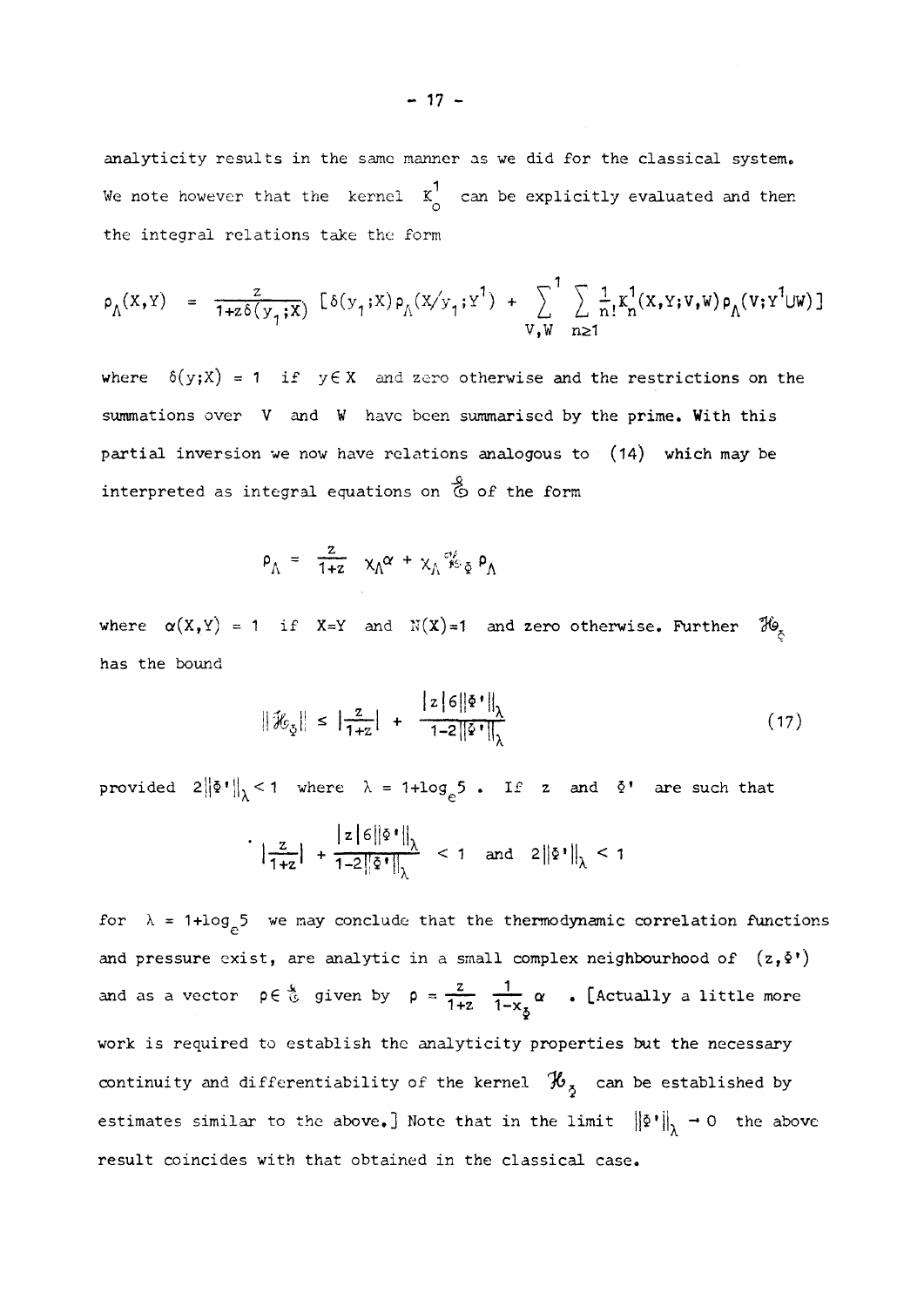#### **5.** A SYMMETRY PRINCIPLE

To corclude this review we nov indicate how the above results may be extended by the use of a symmetry principle. Consider the algebra  $M_2$  cf 2 x 2 matrices. There exists a mapping  $A\epsilon M_{2}$   $\rightarrow$   $A\epsilon M_{2}$  defined by

$$
A \rightarrow \hat{A} = - A + Tr(A)
$$

which has the properties

$$
\widehat{A}^* = \widehat{A}^* \qquad , \quad \operatorname{Tr}(A) = \operatorname{Tr}(\widehat{A}) \qquad , \quad \widehat{AB} = \widehat{BA} \qquad .
$$

[Each  $A\epsilon M^2$  can be written as a linear combination of the identity and three Pauli matrices  $\sigma$ ; the above symmetry corresponds to the mapping  $\sigma \rightarrow \sigma$ .] Similarly there is a mapping of  $\mathfrak{L}(\mathcal{H}_{\Lambda})$  defined by

$$
\text{A}\in\mathcal{L}(\mathscr{X}_{\Lambda})\rightarrow\mathop{\mathsf{A}}^{\wedge}\in\mathcal{L}(\mathscr{X}_{\Lambda})\quad;\quad\mathop{\mathsf{A}}^{\wedge}=\sum_{S\subset\Lambda}(-1)^{N(S)}\text{Tr}_{\mathscr{X}_{\Lambda/S}}(A)
$$

which has the properties

$$
A^* = A^* \; ; \; Tr_{\mathcal{X}_{\Lambda}}(A) = Tr_{\mathcal{X}_{\Lambda}}(\hat{A}) \; , \; AB = \hat{B} \hat{A} \; .
$$

Next let us introduce a mapping  $\mathfrak L$  , on the subspace of interactions  $\delta$ which are such that  $\Phi(X) = 0$  for  $N(X) > N_{\Phi}$  where  $N_{\Phi}$  is a real number, by the definition

$$
(\mathfrak{L}\Phi)(S) = (-1)^{N(S)} \sum_{X \supset S} \mathrm{Tr}_{\mathcal{K}}_{X/S}(\Phi(X))
$$

 $U_{\mathcal{L}\Phi}(\Lambda) = \sum_{\substack{S \subset \Lambda \\ S \neq \emptyset}} \sum_{T \supset S} (-1)^{N(S)} Tr_{\mathcal{K}_{T/S}}(\Phi(T))$ We find  $U_{\Phi}(\Lambda) - \sum_{\mu} (-1)^{N(\mu)} Tr_{\mu}(\Phi(T))$ те **S C T T// S**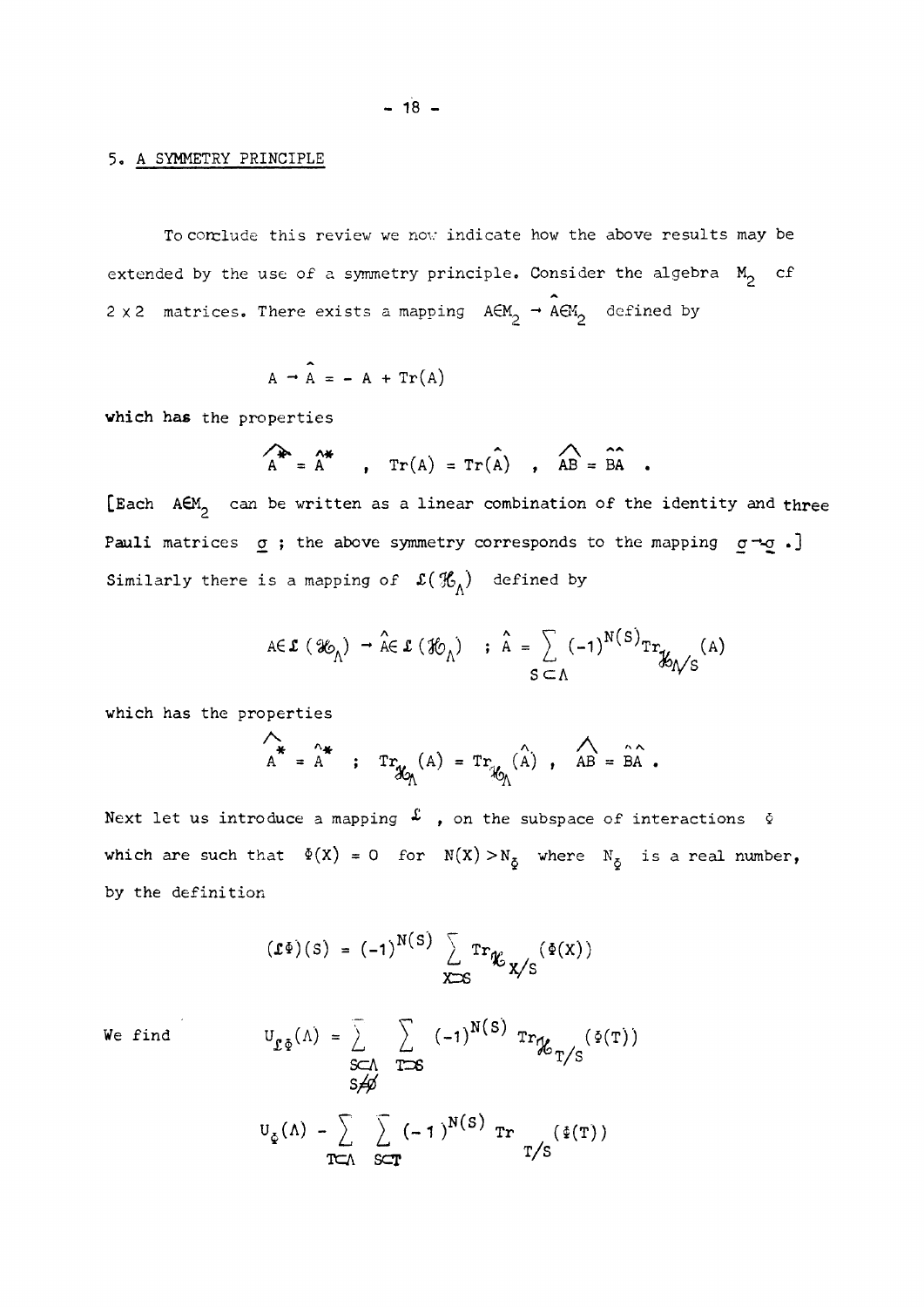and therefore  $U_{\Phi}(\Lambda) - U_{\Phi}(\Lambda) = N(\Lambda)E_{\Phi} + \sum(\Lambda)$ 

where

$$
E_{\xi} = \sum_{O \in S} Tr_{\mathcal{K}_{\xi}} \frac{(\varphi(S))}{N(S)} = -E_{\mathcal{I}^{\xi}}
$$

 $- 19 -$ 

and  $\left. \left. \right\rangle \right.$  (A) is a surface terme i.e.  $N(\Lambda)^{-1} \|\angle(\Lambda)\|$   $\rightarrow$  0  $V = \infty$ 

We thus have

# LEMMA

If  $\Phi \in B$  is such that  $\Phi(X) = 0$  for  $N(X) > N_{\Phi}$  then the thermodynamic pressure satisfies the symmetry relation

$$
P(\Phi) + \frac{1}{2} E_{\Phi} = P(\mathcal{L} \Phi) + \frac{1}{2} E_{\Phi} \Phi
$$

The proof of the lemma is a consequence of the above definitions and the standard arguments establishing the existence of the thermodynamic pressure and its independence of surface terms.

The importance of this symmetry principle is that it allows us to extend the analyticity properties obtained previously from the integral equations. Originally from the integral equations one derives analyticity of the correlation functions **p** in some domain but then from this one may deduce analyticity of the thermodynamic pressure P as a functional of the interactions in the same domain. Now however we may use the symmetry principle derived above to extend the analyticity domain of P and then finally one deduces straightforwardly that in this extended domain the thermodynamic correlation functions  $\rho$  exist and are analytic.